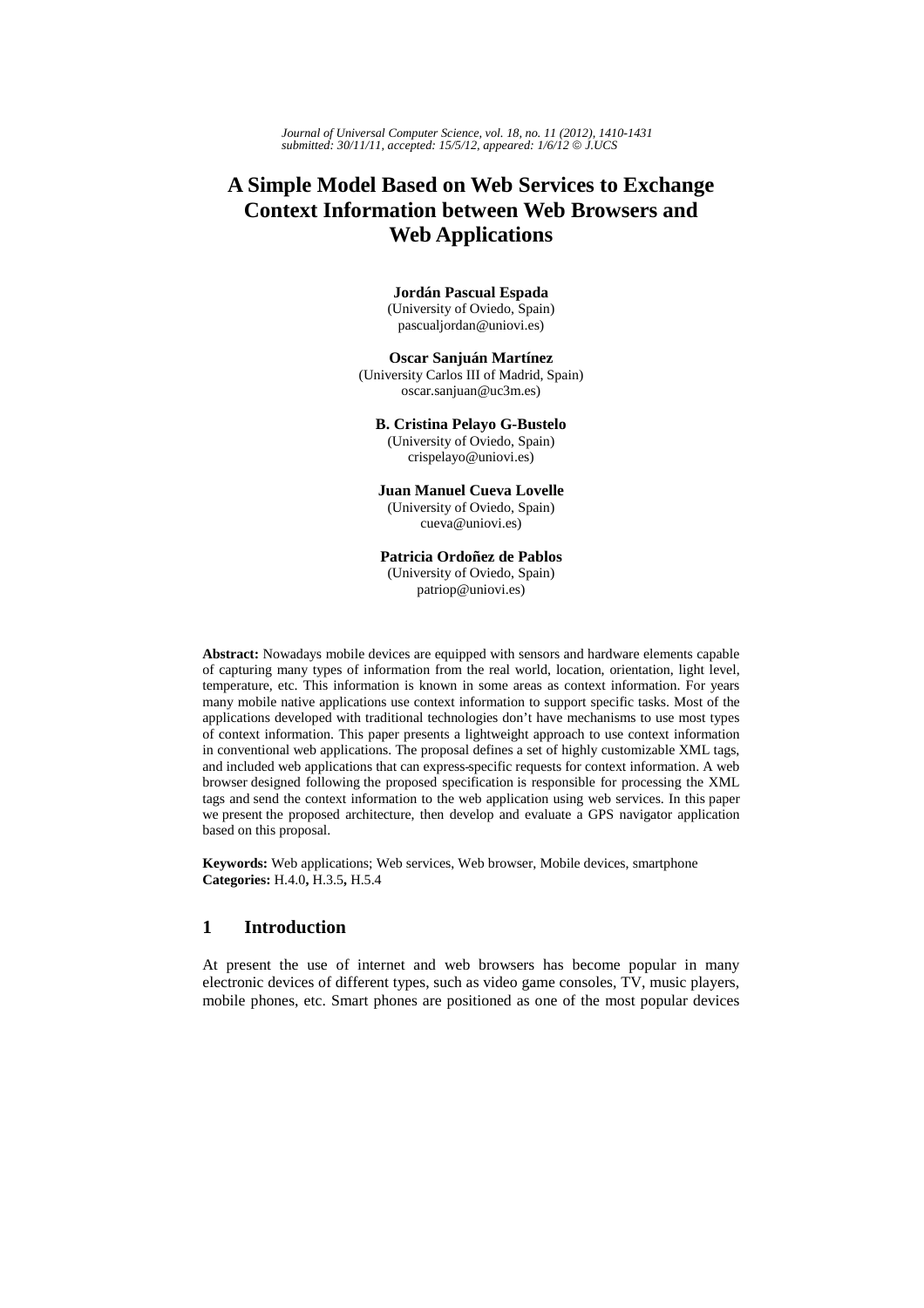for accessing to online applications and web applications. A significant percentage of accesses to web sites are made from mobile phones, nearly 6 billion mobile phones are connected to the internet worldwide, with a fast growing trend in recent years [ITU, 11]. Several factors have increased this trend, the low cost of mobile devices, high-speed wireless networks, and "unlimited-data" pricing plans and so on.

Commonly smart phones use native applications. These applications are specially designed for the device or a group of specific devices. Currently there is a big variety of mobile phone models with different specifications: screen size, memory, processing capacity and operating systems (iOS, Android, WebOS, Windows Phone, Symbian, etc). This heterogeneity between mobile devices makes the development of a valid application for different platforms very expensive for developers, because it requires deploy multiple programming languages and use the APIs and platformspecific technologies.

To reduce the overhead caused by having to develop and maintain the same application on different mobile platforms, many developers have decided to develop web applications rather than native applications. This measure not only saves development costs also ensures that their applications can be used by as many users as possible since most of the mobile phones of today include a web browser [Hernandez, 09].

Web applications and native applications are very different technically. Native applications running over the device's operating system, Web applications run on an external server that sends various types of files (HTML, scripting languages, CSS, etc.) to the mobile web browser, so that it can interpret these files. Depending on the objectives and functionality of the application, it can be developed as a web application, native or either. There are some limitations, native applications have several features that are difficult to "imitate" by web applications, such as complex 3D graphics, the management of device hardware components such as sensors, GPS, camera, and so on [Gossweiler, 11].

There are various definitions about what is the "context information" [Schmidt, 99]. We usually refer to the context information as information about the real world captured by electronic devices, such as location, the light level, the device orientation, temperature, etc. This information is usually obtained by a group of sensors and other hardware elements.

Mobile phones are very conducive to the collection of context information; these devices include various types of sensors, microphones, cameras, etc. The number of mobile applications that use context information has grown considerably in recent years. Today there are many applications that use real-world information to complete its functionality [Kim, 09][Lahti, 06] such as: the GPS for location, the camera to read bar codes, the microphones to capture voice commands, position sensors to interact with the interfaces, and so on. The context information can be a key aspect of how people interact with electronic devices, the integration of physical and digital world can develop applications that were previously difficult or not possible [Chua, 11].

The ability to capture the context information is one of the weaknesses of web applications in comparison to native mobile applications. The traditional mobile web browsers (Chrome, Opera Mini, Firefox, Safari, etc) do not have any mechanism to allow web applications to use the device sensors to capture context information and send this information to the web server. The introduction of the context information in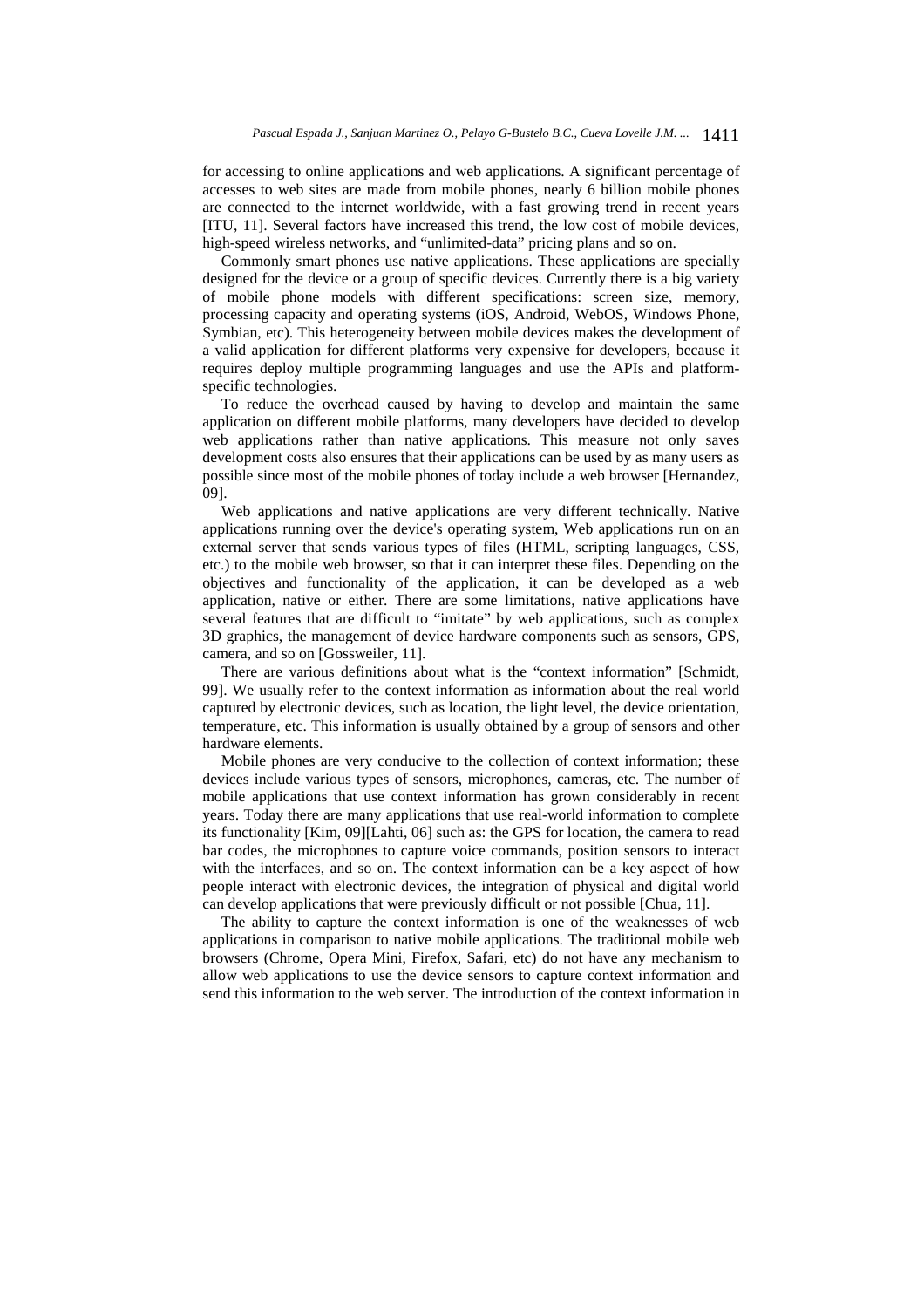web applications provides new possibilities for development, giving the possibility of implementing some features that were previously exclusive to native applications [Gossweiler, 11].

There are several proposals that introduce the use of some types of context information in web browsers and web applications [Coppola, 10] [Noltes, 08]. Many of these proposals focus only on a few types of context information, such as location; the location is perhaps one of the most useful context information types, but certainly not the only one [Schmidt, 99]. Another feature that is common to most proposals is the use of context information in the user background, the web browser and the web application exchange context information without the user perceiving it, this approach is commonly used to provide context-sensitive content or services, recommendation systems, etc.

This proposal raises a system that makes possible for web applications to have access to the greatest possible number of context information types, according to the technical possibilities of the device (GPS, camera, sensors, etc). This approach is based on the idea of context information being managed by the application user, in this proposal, sending context information to a web application is conceptually similar to the sending of any other information on the web; text in an input form, upload a file, select an option in a checkbox, etc. This approach aims to provide a simple system so the context information can be used by the business logic process of the web application, not only as an element of personalization services and content consumption.

The structure of the paper is as follows. Section 2 presents and analyzes some proposals that establish a relationship between web browsers and the context information. Section 3 presents the design considerations and design decisions of the proposal. Section 4 provides a description of the proposed architecture. Section 5 presents a prototype of a web GPS navigator developed using the proposal. Section 6 presents an evaluation and analysis of the proposal in two different scenarios. Finally sections 7 and 8 present the conclusions and future work.

## **2 Related Works**

#### **2.1 Context aware applications**

More than fifteen years ago, the advantages of using context information in software applications began to be visible [Schilit, 94]. From then until today, there were many proposals that included the use of context information in the computer area. Many proposals are specific applications or systems that use some type of context information in a way or another. These proposals usually adapt the management of context information to specific scenarios, such as social networks IYOUIT [Boehm, 08] CenceMe [Miluzzo, 08] and tourism [Lamsfus, 10].

Other proposals are aimed at developing applications that use context information. Most of these proposals are mainly frameworks or architectures that support the development of context-aware native applications [Johnson, 07] [Biegel, 04] [Raento, 05]. Some proposed frameworks combine the management of context information with reasoning elements [De, 09]. In most cases the native applications are developed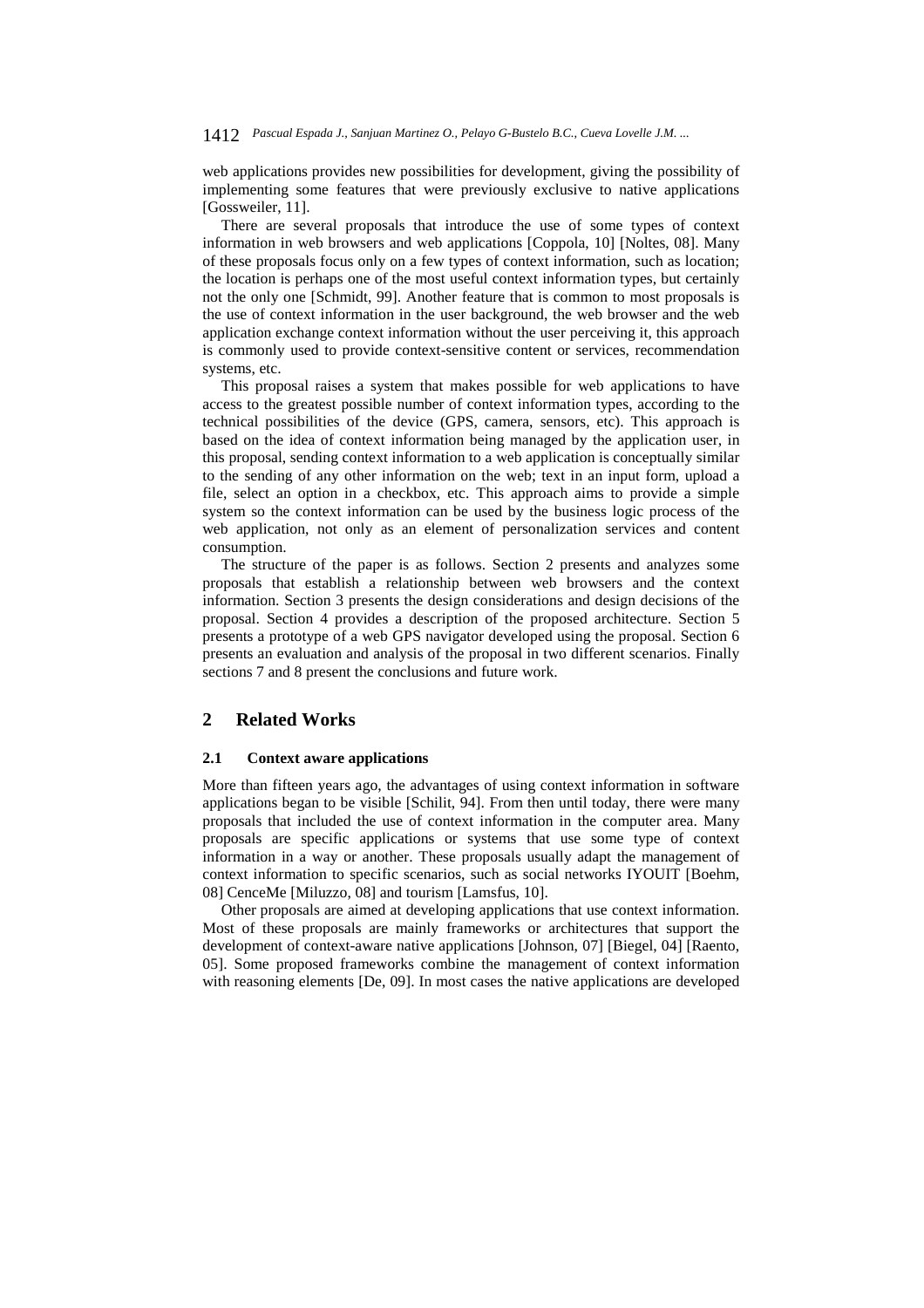in different types of mobile computing devices (PDAs, smart phones, etc). These devices have adequate technical features to capture context information [Chua, 11].

Some frameworks provide supports to simplify the development tasks and some aspects of application functionality. For example the Context Toolkit [Dey, 01] offers one solution for supporting context-aware application prototyping. Its design separates context acquisition from use and supports context interpretation, distributed communication, constant context availability, context storage, and resource discovery. Several of these proposed frameworks include interesting features like rapid development and reusability. Most of the proposals are useful for developing context aware native applications, but these frameworks have not been conceived specifically for developing web applications based on existing web technologies.

#### **2.2 Context aware web applications and context-aware web browsers**

Some authors propose to include the use of different types of context information in web applications, some of these proposals modify the traditional web browsers to make it context-aware [Challiol, 07], other proposals are based on the use of additional applications or plugins to complete the process of managing the context information [Noltes, 08]. Integration with the context information is useful not only in web applications, also in other web technologies such as web services [Ennai, 08], sometimes the context-aware web services can be used to build web applications [Kapitsaki, 08].

SENSE-SATION system [Shirazi, 10], which facilitates the development of web applications based on a community of mobile phones. The system consists on a runtime environment that is installed on the phone and a web based application platform. It is an extensible platform for integration that provides means to collect and manage information available on phones and making it accessible. Context aware web browser [Coppola, 10] uses the information provided by the surrounding environment in order to carry out a more refined search of web contents.

A different approach to exchange context information with web applications is the use of specific protocols. These protocols allow the management of few types of context information, mainly the location. Several protocols have been specifically designed to promote the exchange of context information between web applications and web browsers. Some of these protocols are: Secure User Plane location [Goze, 08], Mobile Location Protocol [Mobile, 02], Presence Information Data Format [Sugano, 04] and HTTP Enabled Location Delivery [Barnes, 08].

Web-Centric Application platforms are related in some respects with contextaware web applications [Gossweiler, 11]. These platforms have been expanded since the advent of HTML5 [Hickson, 11] and WebKit [WebKit, 11], like PhoneGap [PhoneGap, 11] that allows the development of applications using web technologies and specific libraries that access the device hardware API that can be used to capture context information. Applications developed with this platform are exported to various mobile systems: iOS, Android, WebOS, Windows Phone, and Symbian.

Most of the analyzed systems that supported the development of context-aware web applications are very useful for developing applications in specific scenarios, such as context-sensitive searches, recommendation systems, social networks, tourism, etc. But these systems are not designed to provide normalized and simple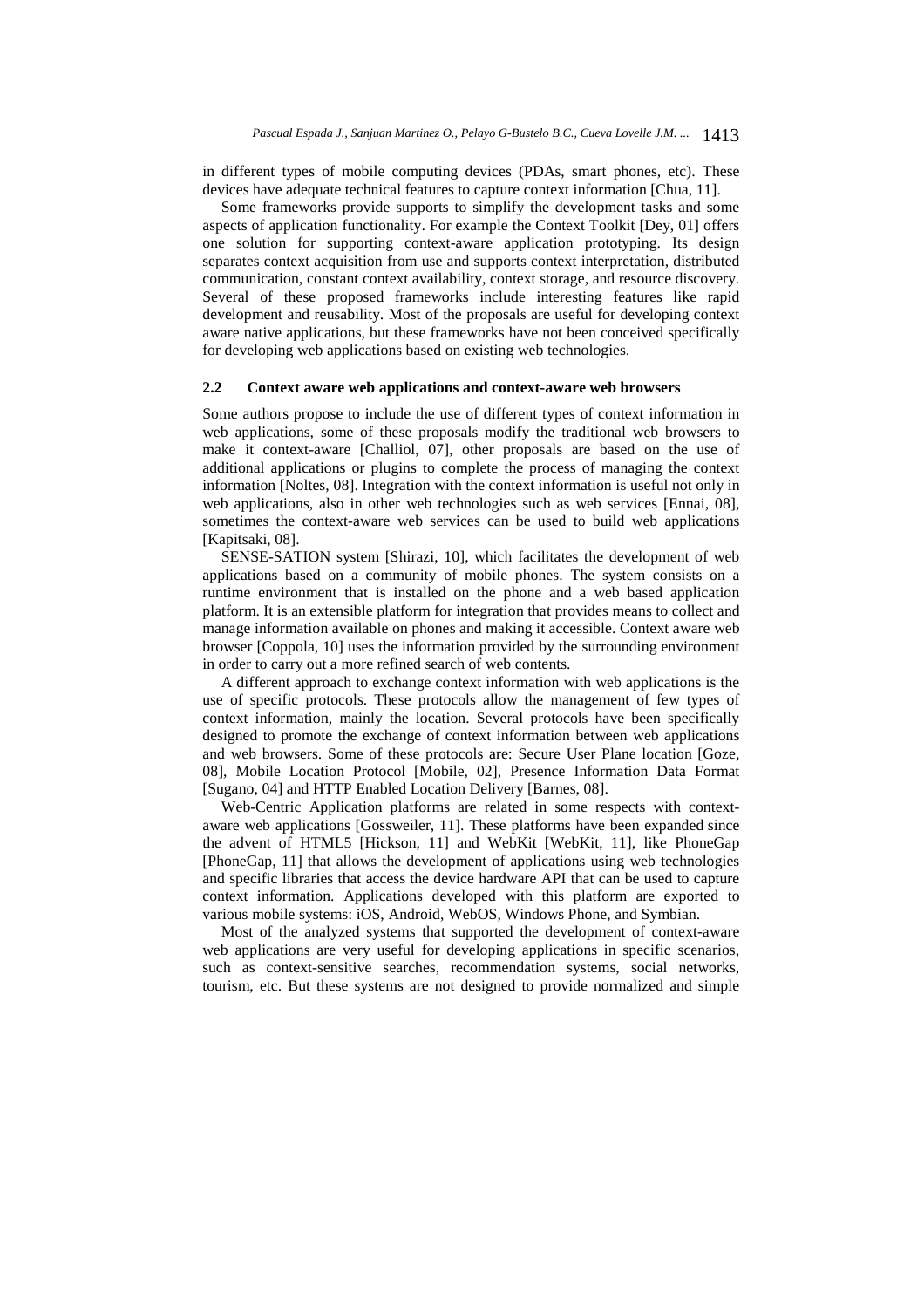mechanisms that allow web applications to request any type of context information that can be captured by the device.

Many of the proposed systems only manage a small set of context information types, such as location. To promote the integration of context information and the independence of web applications that use it, the use of context information should not be conditioned by specific libraries, components, or web technologies.

# **3 Considerations and design decisions**

The main objective of the proposal is to allow web applications to use all the types of context information that the device is able to capture.

There are many different mobile platforms, the architecture of context-aware web browser must be independent to be able to be applied to any platform (iOS, Android, WebOS, Windows Phone, and Symbian, etc). The implementation of some architecture elements that have access to the hardware APIs will have to be partially dependent on the platform.

The context information is personal and private; the user has to approve the communication context of context information to the application.

The types of Context information that devices can capture may increase in the near future; the proposal must have a structure that allows adding support for new context information types.

Web applications are developed using many different technologies, the use of context information should not be conditioned by any particular technology. The use of context information should be a simple and easy way for developers to base their processes on common web technologies such as HTML, XML, HTTP, etc, without having to use particular libraries or specific components.

# **4 Proposed system**

# **4.1 Model**

On one hand, the proposal defines an open group of context information XML tags that define the context information required. These tags can be included in the presentation layer of web applications.

On the other hand is the context-aware web browser, which is responsible for processing the context information XML tags and notifies the user that requires a specific type of context information. If the user gives permission to send the context information the browser runs the context information scheduled task linked to the active context information XML tag, this task captures the context information, processes it and sends it to the web application (Fig.1).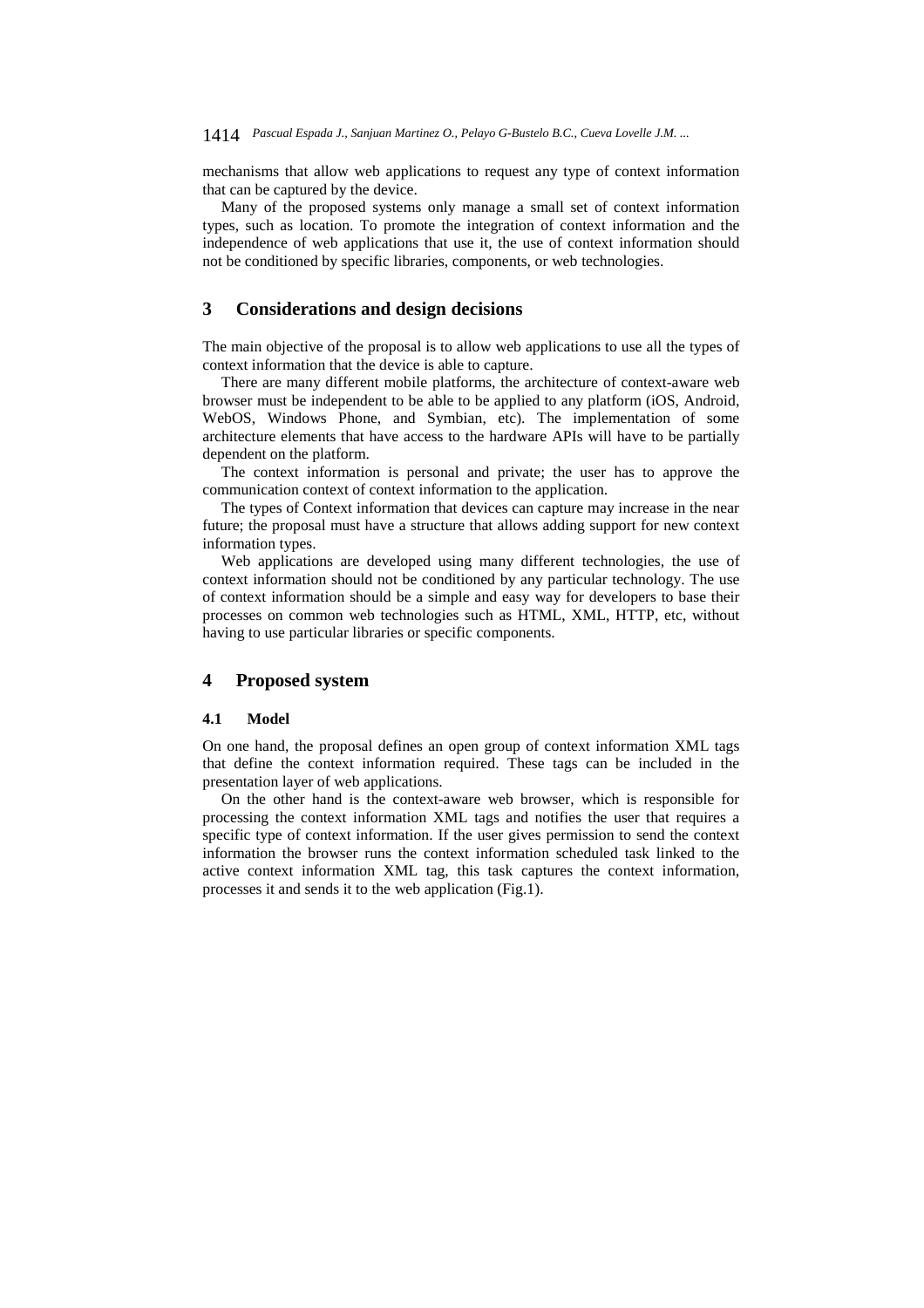

*Figure 1: Sequence diagram of a simple context information request.* 

# **4.2 Request the context information: Context Information XML Tags**

This proposal defines an open group of XML tags that correspond to many of the different types of context information that current mobile devices can capture. This group is open because the number of XML tags can grow in the future. Each XML tag notifies the context-aware web browser to request a specific type of context information.

The XML tags are included in the presentation layer of the web application, for example in the HTML code. The use of these tags is fully compatible with traditional web browsers that do not implement this specification and simply ignore the unknown tags.

Currently the specification defines the following context information tags.  **Position:** 

- The three position sensors type most commons are: <magneticfield/>,  $\langle$ proximity $\rangle$  and  $\langle$ orientation $\rangle$ . These tags request the current value of the corresponding sensor, this value is usually a number or a set of numbers, for example the orientation sensor "<orientation/>" measurement is composed of three values; rotation around the Z, X and Y axis. **Motion:**
- The most popular motion sensor is the accelerometer '<accelerometer/>' request the acceleration value in the three axes. There are others motion sensors such as <gravity/> or <gyroscope/> but are still rare. **Environment:**
- <light/>, <temperature/>: these sensors get the value of an environmental parameter, usually the measurement of these sensors is recorded as a number. **Multimedia:**
- <camera/>: takes a photo using the camera. Optionally, this tag can contain an attribute to specify the quality of the image.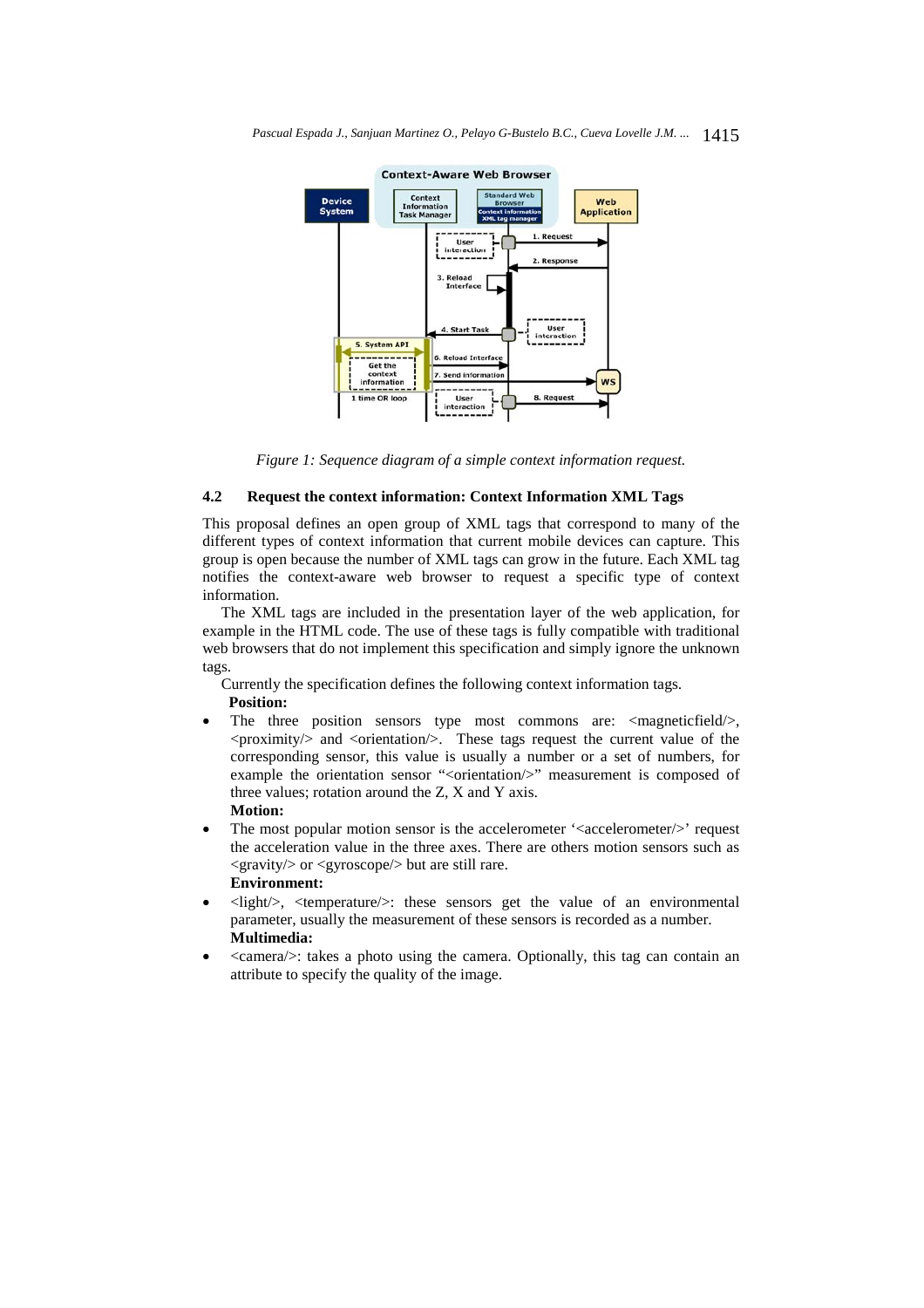- **<**audiocapture**/>:** activates the device microphone to capture the audio. By default, the audio recording ends when the user presses the button again. This XML tag may contain optional attributes to specify the recording time and the audio file format. One of the most commonly uses of the audio capture is the speech detection, the <audiocapture/> tag includes 'speech' and 'language' attributes that allows the execution of a speech detection process, as a result the web browser sends the text string instead of the audio file. There are several popular procedures to process some types of context information, as in this case the speech detection. Popular procedures (based on context information) included in the web browser functionality can reduce the complexity of the web applications and avoid code duplication. **Location:**
- The <location/> tag requests the device current location**.** An optional attribute is the source from which it obtains the location: GPS or Wi-Fi.

Sometimes a context information type can be captured in different ways, so some XML tags define several optional attributes that customize the behavior of the task that captures and sends the context information requested. Optionally, each of the context information XML tags can be combined with several attributes.

#### **Common attributes:**

- **'timeinterval'** allows a request for context information to run in a loop, for example every 3 seconds.
- **'id'** identifies a particular context information XML tag, the value of this attribute is sent with the context information to the web service. When a web application includes more than one tag of the same type it may include the optional attribute 'id', used to identify which specific XML tag corresponds the information that the web service receives.
- **'group'** usually sending the context information is made individually, ie, each request for information of context generates a call to a Web service.
- **'receiver'** specifies the URL of the web service to send the captured context information. If this attribute is not specified all context information XML tags are assigned a default value. For example  $\lt$  orientation  $\gt$  is equal to:  $\lt$ orientation receiver='baseurl/orientation'/>

Below are some combinations of context information XML tags and attributes:

```
<!-- Get location with default parameters, the response is sent to 
'baseURL/location'-->
<location/>
<!-- Get location using GPS every 60s, the response is sent to 
'baseURL/location'-->
<location 
    method="GPS" timeinterval="60"/>
<!-- Get two camera picture with ids 'before' and 'after', the response 
is sent to 'cameraServlet' -->
<camera 
    id="before" receiver="cameraServlet"/>
<camera 
    id="after" receiver="cameraServlet"/>
```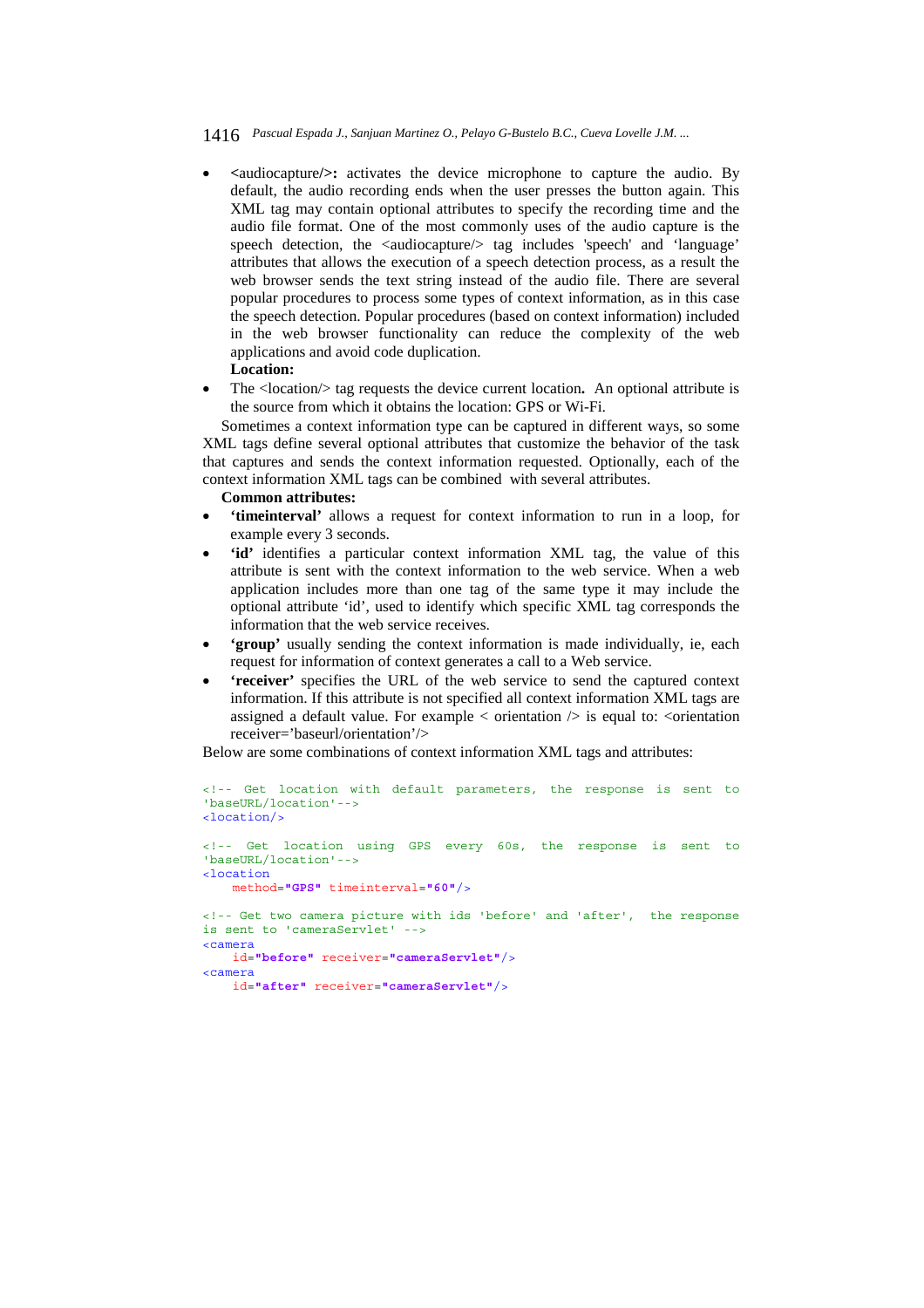<!-- Get the light and temperature sensor value, the responses are sent together to 'env.php' --> <light id=**"light-1"** group=**"env"** receiver=**"env.php"**/> <temperature id=**"temp-1"** group=**"env"** receiver=**"env.php"**/>

Generic attributes can be used by any context information XML tag. Several context information XML tags can use unique attributes. For example, only "<location/>" tag can be combined with "method" attribute. Some of this unique attributes can only take constant values. In the case of "method" attribute that can only take the values GPS or Wi-Fi. These restrictions may result in errors. To allow developers to validate the XML code that defines the context information XML tags we describe the structure of the tags in a group of XML Schemas.

Below is a snippet of code from the xsd file that defines the <location/> tag structure.

```
<xsd:element name="location">
     <xsd:complexType>
         . . . 
         <xsd:attribute 
             name="timeinterval" type="xsd:nonNegativeInteger" 
             use="optional" /> 
         <xsd:attribute 
             name="accuacy" type="xsd:nonNegativeInteger" 
             use="optional" />
         <xsd:attribute 
             name="sensitive" type="xsd:boolean" 
             use="optional" />
         <xsd:attribute name="method" use="optional" >
             <xsd:simpleType>
                 <xsd:restriction base="xsd:NMTOKEN">
                     <xsd:enumeration value="GPS"/>
                     <xsd:enumeration value="Wi-Fi"/>
                 </xsd:restriction>
             </xsd:simpleType>
         </xsd:attribute>
     </xsd:complexType>
</xsd:element>
```
#### **4.3 Context information exchange**

When the web application user presses a button that corresponds to a context information XML tag, the context aware web browser captures the required context information and then sends it to the web application. The context information is usually plain text or a file, this information is encapsulated in a POST request and sent to the URL specified on the context information XML tag. To receive the information sent by the context-aware web browser the application must include appropriate mechanisms to be able to process the POST request; RESTful [Yong, 08] [Fielding, 00] web services, php pages, jsp pages, java servlets, and so on.

In addition to the context information the POST request always contains the session identifier of the device (DSK) header; this parameter is used by the web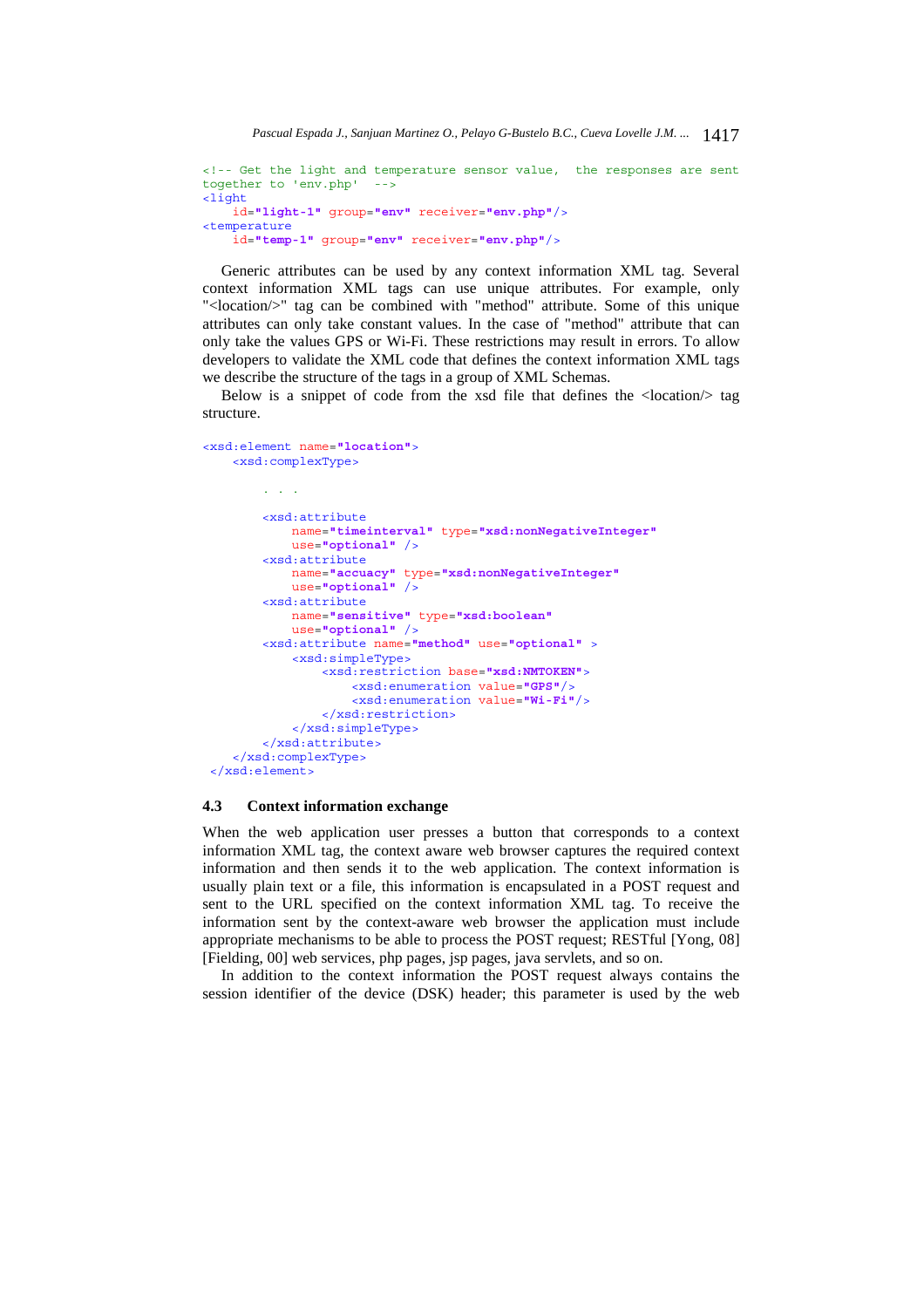application to identify the sender of the request and the session. The value of the DSK is the same for any request sent by the context-aware web browser in a session with a device. Besides the DSK the request headers can contain other parameters: 'id', 'group' and 'members'.

In the most simple communication scheme the context-aware web browser sends a POST request for each context-information XML tag. The use of 'groups' is the proposed mechanism to reduce the number of request and improve the application efficiency. When the context information of all XML tags in the same group has been captured the web browser sends the information together using a single POST request (Fig.2).



*Figure 2: Context information XML tags communication schemes. (A) Simple scheme. (B) Using 'id' attribute to identify the context information XML tags. (C) Using 'group' attribute to reduce the number of requests.* 

#### **4.4 Context-aware web browser**

The context aware web browser is a type of web browser that is designed to meet the context information requirements expressed by the context information XML tags.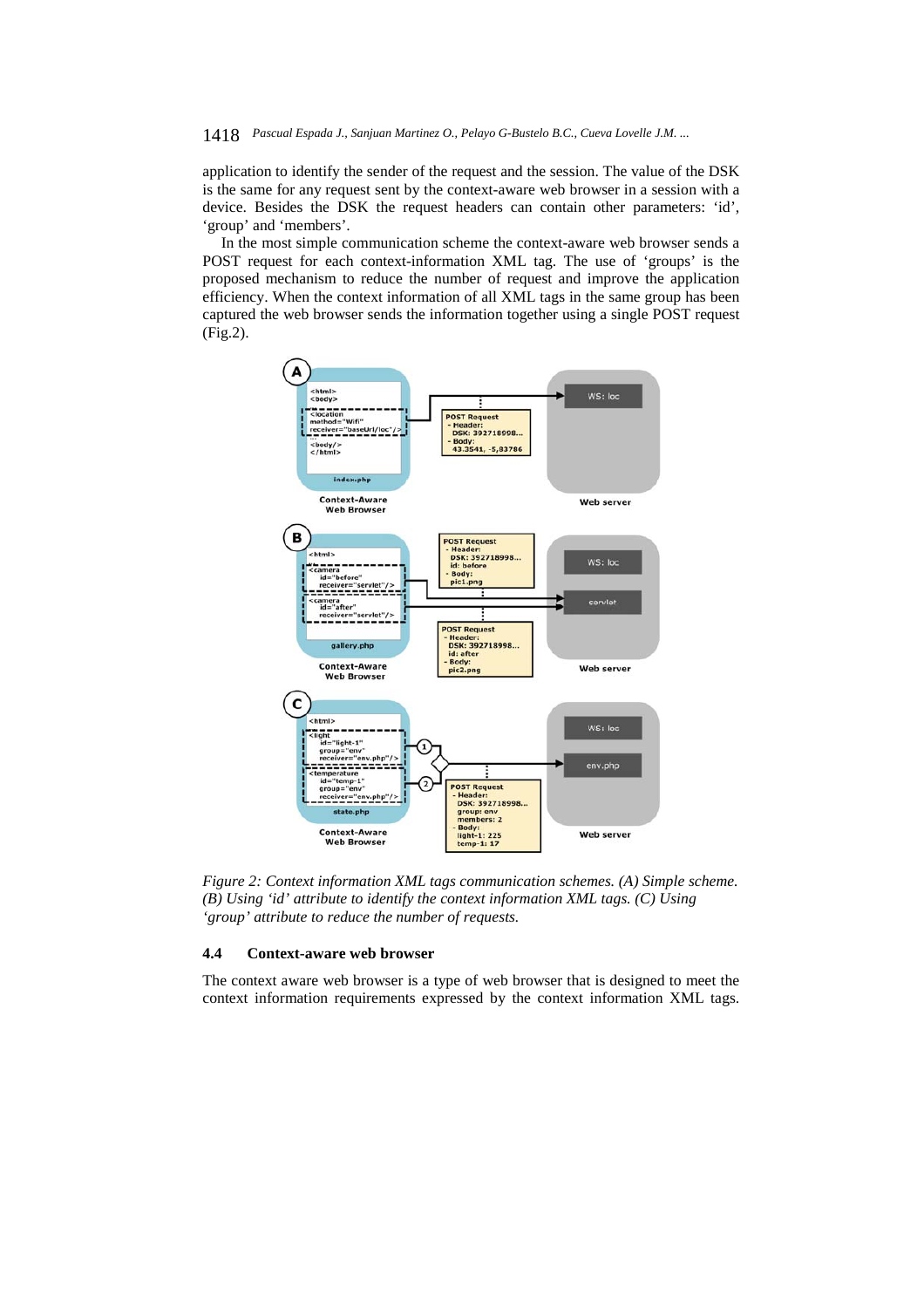The specification of this browser is platform independent so it can be implemented using multiple platforms: iOS, Android, WebOS, Windows Phone, Symbian, etc. The context aware web browser main functions are:

- Interpreting the web pages based on web standards and conventional languages. In the same way as other classic web browsers.
- Notifying user requests for context information, if a website contains a context information XML tag the browser should display a specific button that lets the user decide whether to send that context information or not.
- When the user gives permission to share the context information, the web browser must run the corresponding context information scheduled task. These tasks are independent code modules contained in the context-aware web browser that capture context information using the operating system device API and then send that information to the web application.

The architecture of proposed context aware web browser is composed of three layers (Fig. 3) (1) standard web browser, (2) context tag manager and (3) the context information scheduled task manager.



*Figure 3: Diagram of the context-aware web browser architecture. The contextaware web browser is composed by tree layers, (1) standard web browser, (2) context tag manager and (3) the context information scheduled task manager.* 

**Standard Web browser**. The objective of the first layer is to interpret and visualize the web standards code. This layer has the same functionality as a conventional mobile web browser, such as: Dolphin HD, Opera Mini, Mozilla Fennec, Safari, etc.

**Context Tag Manager**. The second layer is responsible for the management of context information XML tags. First, the browser parses the web response looking for XML tags that correspond to the context information XML tags that the device can process. If the device has technical resources to capture the context information the context-aware web browser adds a new button in a graphical layer above the HTML.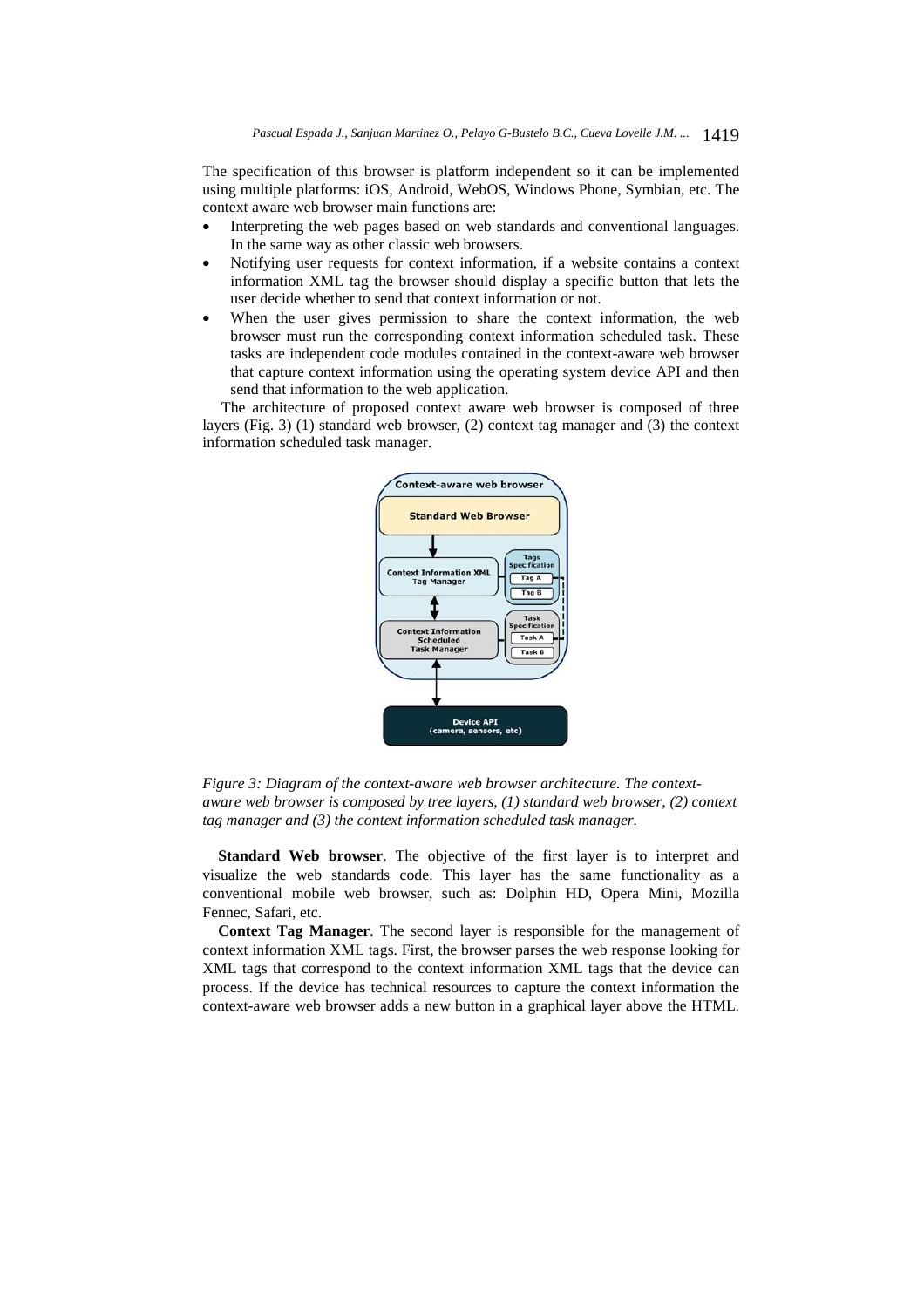Each context information XML tag is represented by button that has a different icon depending on its category or function. All mobile devices do not include the same sensors; some buttons may be disabled if the device does not include the necessary hardware to capture the context information defined in the context information XML tag.

**Context Information scheduled Task Manager**. This layer contains and manages the context information scheduled tasks. Generally these tasks capture context information using sensors or other hardware element, depending on the task. Each context information schedule task has a specific purpose, such as obtaining the GPS location, the light level, etc. This proposal defines a concrete specification for each context information scheduled task. Each specification defines the processes involved in the task in a generic and platform independent way: the receiver parameters, constraints, data returns, etc. The implementation of a context information schedule tasks is a native code module, as well as the implementation of the rest of the contextaware web browser that would develop for a specific mobile platform (Android, iOs, Symbian, etc.), however some modules such as the standard web browser and Context tag manager could be developed using cross-platform technologies. The code of the tasks uses the API system to manage the hardware elements of the device that capture the context information. Regardless of the implementation language and mobile platform, a task will have exactly the same functionality and will return the same result (Fig. 4).



*Figure 4: Different implementations of the context-aware web browser developed according to the specification gets the same results when the user visits a web application that contains context information XML tags. In both cases the web browser functionality is equivalent, each context information scheduled task uses the platform system API to access the hardware elements.* 

The information obtained in the context information scheduled task is encapsulated in a POST request and sent to the default URL or the URL defined in the "receiver" attribute of the context information XML tag. The POST request is always completed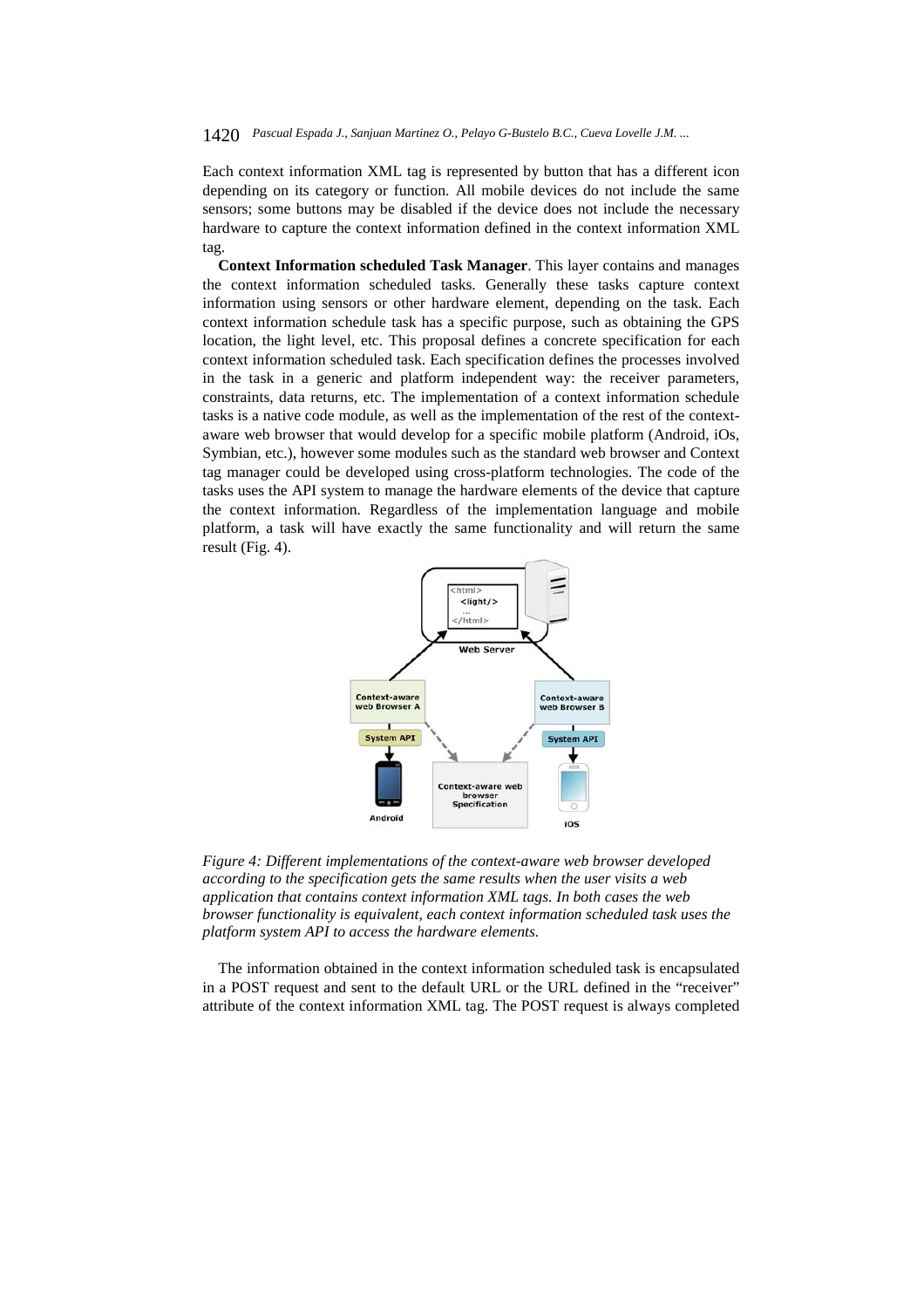by the header DSK and depending on the attributes of the context information XML tag attributes with the headers: 'id', 'group', and 'members'.

The context information scheduled tasks have four common states: (1) Ready, (2) Processing, (3) Completed and (4) Error. When tasks change their state they will notify to context tag manager layer. The task receives as input parameters the context information XML tag attributes. The attributes define important properties of the task behavior. Depending on the attribute values, the task may be finish automatically after sending the context information to the web application, unless it has been defined as a loop using the *"timeInterval"* attribute, in this case the task will keep running until the user decides to finish it or to close the web application.

# **5 Prototype: web Application GPS Navigator**

Context information XML tags allow the developing of web applications with features that would be very difficult to imitate using common web technologies. There are many different web applications that could be developed to illustrate the use of this proposal. As a prototype application, we decided to implement a car/walking navigator based on Google Map API.

We have considered developing a GPS navigator for two reasons: 1) this application type requires the use of two hardware elements; a GPS location chip and magnetic field sensor, although this sensor would not be absolutely necessary and 2) there are several GPS navigators, which offer a good opportunity to compare some features with those of the applications developed using context information XML tags.

The web application included two context information XML tags on the index.php page. The first tag requests the location of the device, the second tag requests the value of the magnetic field sensor; this sensor type can be used in some scenarios to simulate a compass.

In this application the **<location/>** includes several attributes that are used to configure the behavior of the associated location task. The application needs to confirm the location of the device every three seconds (timeinterval="3"). We also use other attributes (accuacy="10", sensitive="true") similar to those included in the native GPS APIs to optimize the task performance and to avoid unnecessary delivery of information. The location is sent to the web service URL specified in the attribute tag.

In a very similar way to the **<location/>** context information XML tag used the **<magneticfield/>,** every three seconds the device sends the value obtained by the magnetic field sensor. Below is the index.php snippet of code:

```
… 
     <div id="map_canvas" 
         style="width:100%; height:100%"></div>
     <location 
         timeinterval="3" method="GPS" 
         sensitive="true" accuacy="10"
         receiver="/services/location" />
  <magneticfield
```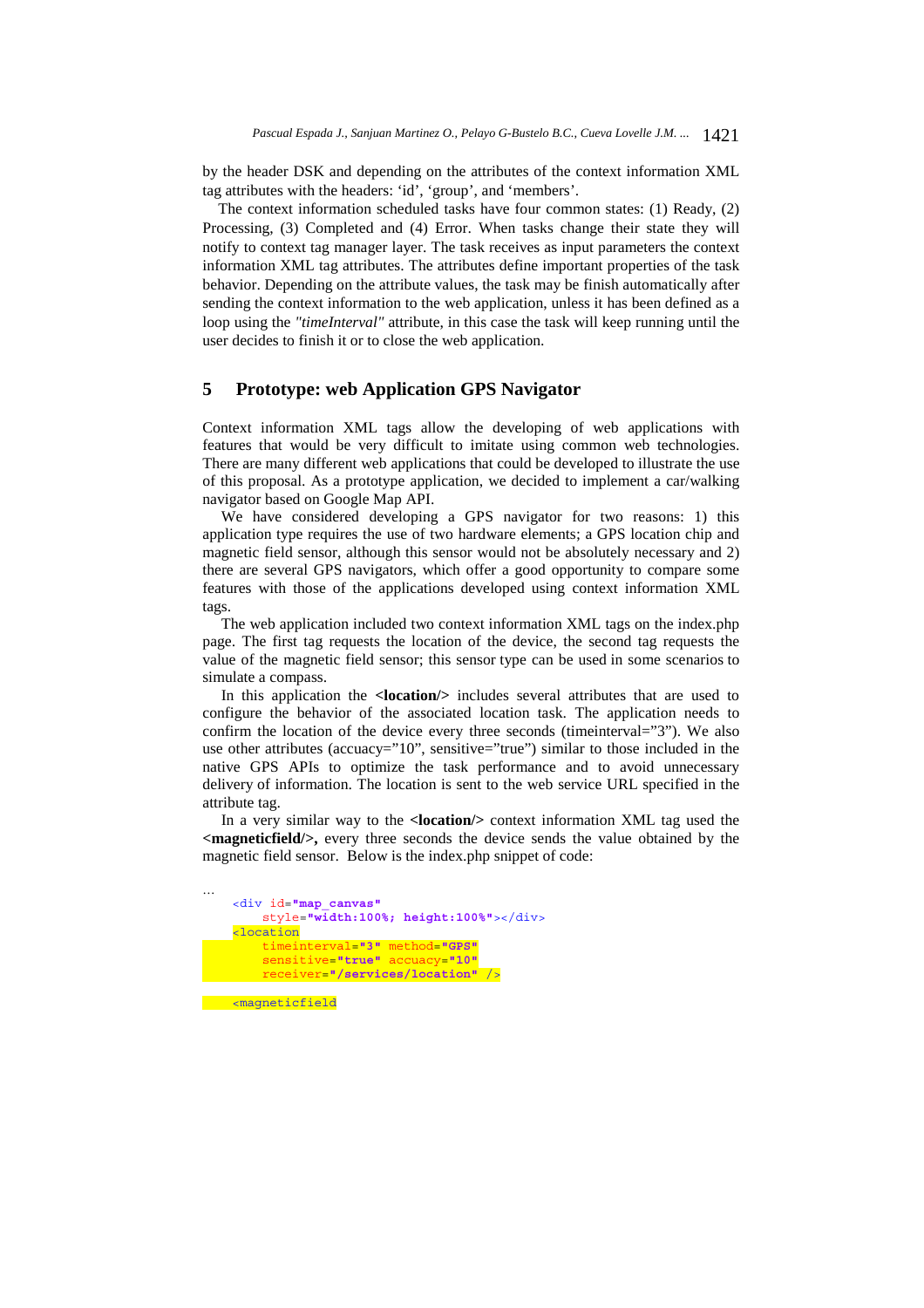```
 timeinterval="3" 
         sensitive="true" accuacy="10"
         receiver="/services/magneticfield" />
…
```
To interpret this context-aware web application we have developed a contextaware web browser by following the proposed specification. This version of the context-aware web browser has been developed as an Android application using the Android SDK. This context aware web browser contains an Android implementation of several context information scheduler tasks, including those associated with the <location/> and <magneticfield/> context information XML tags.

The context-aware web browser represents the context information XML tags as buttons (Fig.4). These tags will not be visible in a common web browser. When the user clicks on a button the browser will start executing the associated context information scheduler task.

When the user clicks on the location or magneticfield button the device starts a loop task, these tasks obtain the context information required and send the data encapsulated in a POST request to the web service URL, the process is repeated every three seconds. The button style changes to notify that the task is running (Fig.5).



*Figure 5: (1) Buttons notify the user all the requests for context information.(2) Location and magneticfield buttons indicate that the task is running.* 

The web application will have to implement the "/services/location" and "/services/magneticfield" web services, in this prototype we have implemented two PHP services that get the context information sent in the in the POST requests and stored in a server cookie. Each request contains the DSK header, that attribute is used to identify the device and the session. This application uses the Google Maps API, the index.php page contains a rich client based on html and javascript code. Commonly, web applications with rich clients call web services to obtain the necessary information to run their processes and update their graphical interfaces. In this case we have implemented two very simple web services that send the corresponding information stored in the server cookie (Fig.6).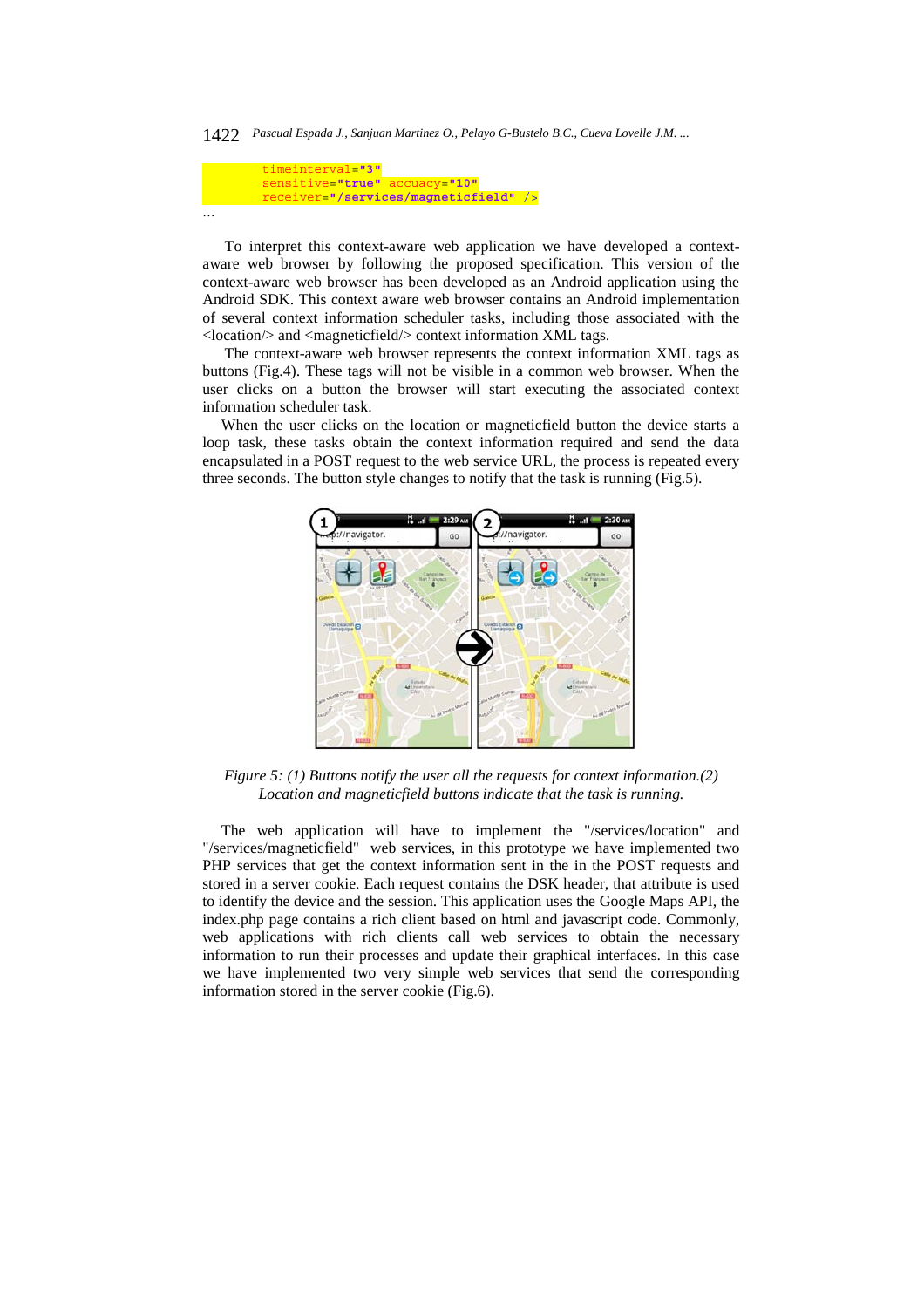

*Figure 6: Functional GPS web navigator diagram. (1) The context-aware web browser loads the main page. (2) The page contains XML tags that execute a Context information task; this task invokes a web service that saves the context information in a cookie. (3) The index.php script calls a web service to update client information, location and orientation.* 

When the user initiates the context information tasks the web GPS navigator starts working, the location and orientation of the marker is updated every three seconds. The context information buttons are in a different interface layer to HTML so contextaware web browser can be configured to hide them (Fig.7).



*Figure 7: Screenshot of the web GPS navigator running.*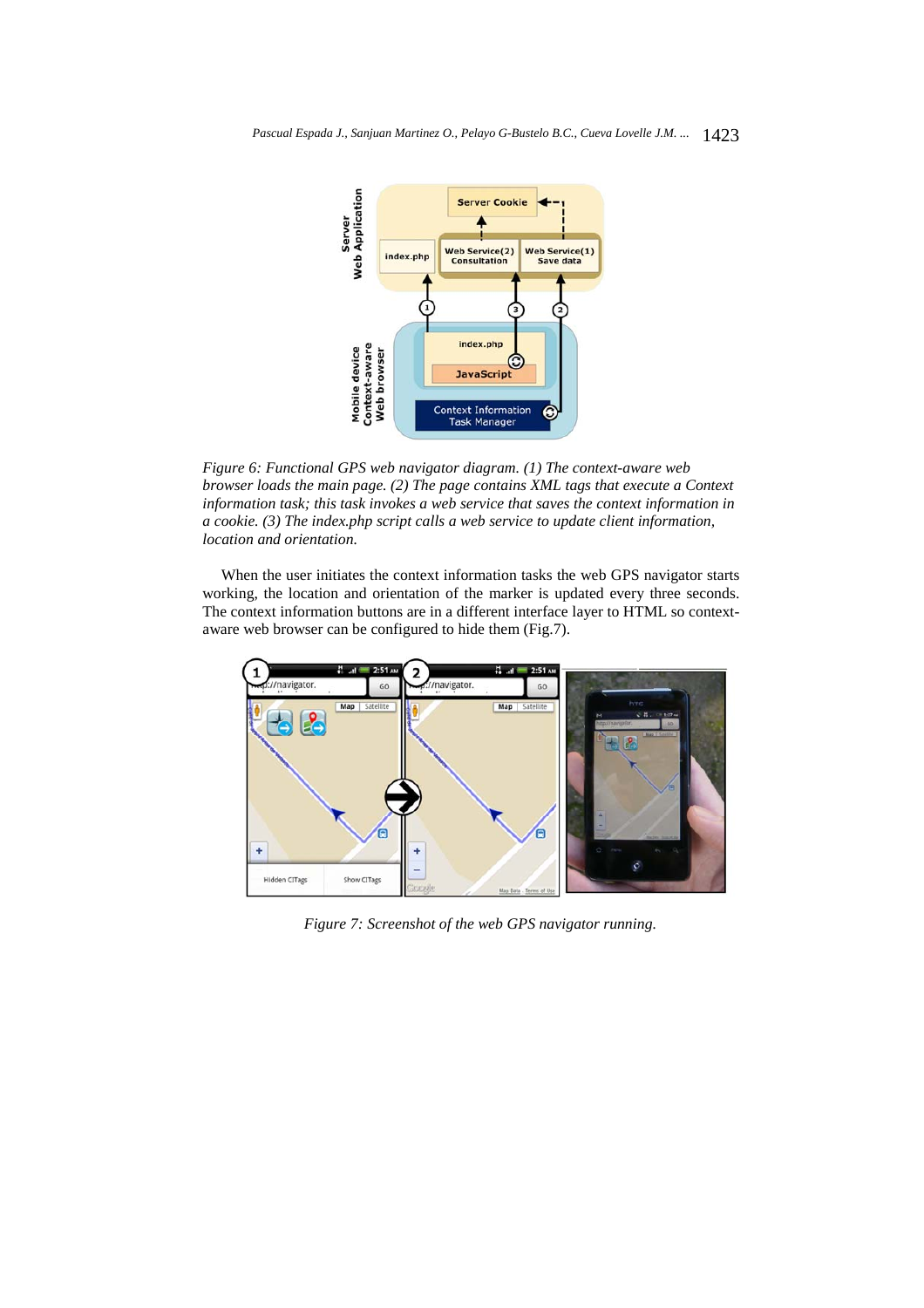# **6 Proposal evaluation**

This section presents two evaluation processes: the first process involves the evaluation of a real application for it using the application developed in the previous section. The second process evaluates the network traffic generated by the use of context information XML tags in an individually scenario.

The web GPS navigator application has been developed using context information XML tags in this section we compare its performance with one of the most popular GPS navigators; the Google navigator for android.

For this testing process, we have used a HTC Aria Smartphones with the following features: Processor 600 MHz 384 MB RAM, 512 MB ROM, WiFi, Android OS 2.3. To obtain performance parameters in the simulations we have used three analysis tools: Traffic Monitor, Advance Task Manager, and TrafficStarts App / Task Manager.

For this simulation process a walking route (about 11 minutes) has been established. We have walked the same route using the two GPS navigation systems: 1) Web application: GPS navigator that uses context tags and 2) Native application: Google navigator. This procedure was done with each of the navigators 5 times. During the simulations we obtained some important parameters for the device performance: system memory usage (Fig.8), CPU usage (Fig.8), network traffic (Fig.9).



*Figure 8: (1) Graphic representation of system memory usage during the execution of evaluated applications. (2) Graphic representation of CPU usage during the execution of evaluated applications.*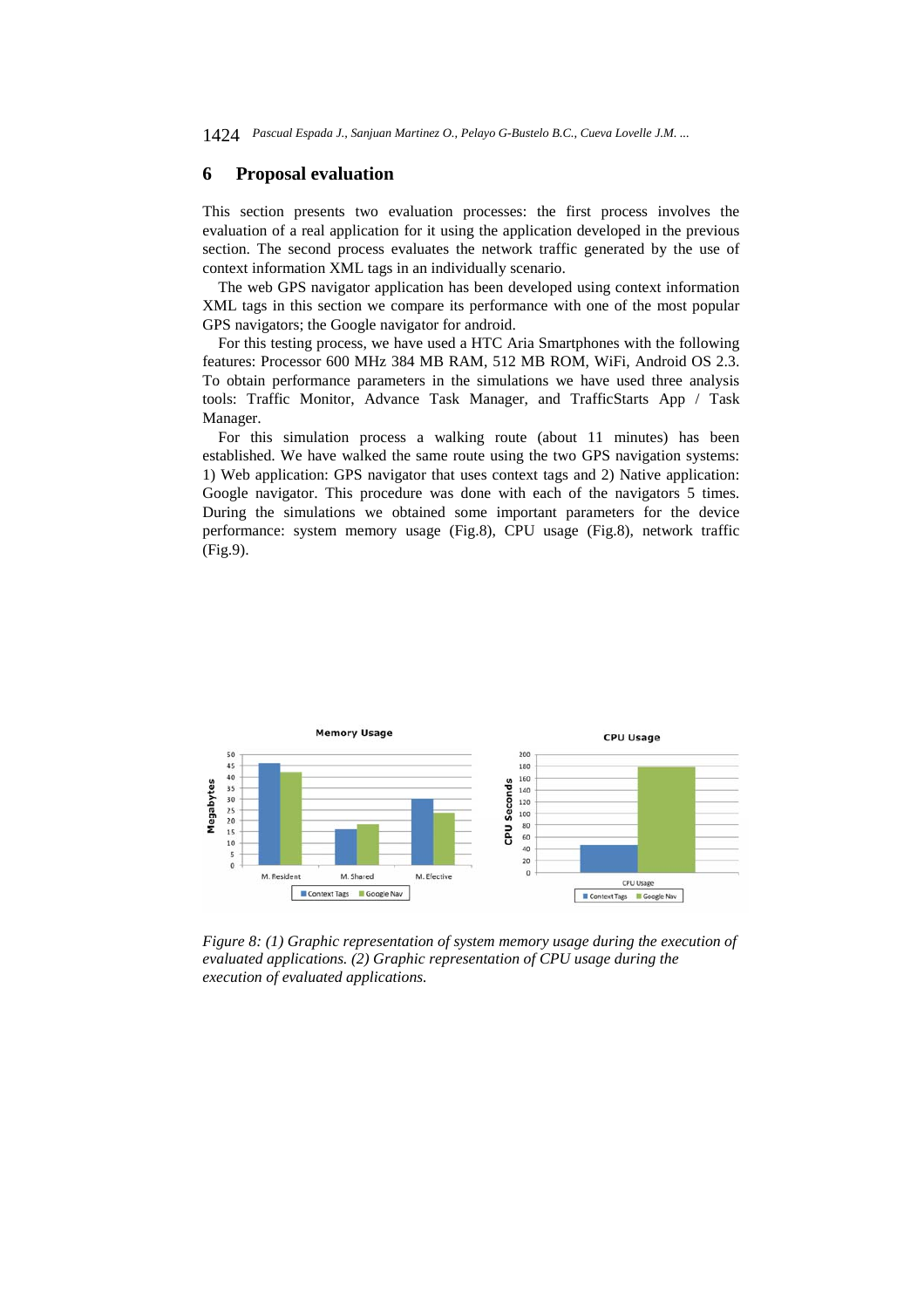The device performance expressed in memory usage gives similar values in two navigators. The native application Google navigator has a significantly lower memory usage to the web application navigator; however there is a big difference in the use of the device CPU. In this case, the functional complexity of the native application is greater than the web application, which may partially explain the difference in CPU usage. It is quite possible that the native application running multiple operations using the device's CPU and that some of these same operations are running on the web server for the web application.

The network traffic statistics generated by the two navigators are quite different even though the systems use the same maps. As expected, the web application has a high network traffic compared to the native application. The difference about sent and received data is around 50%, the main cause of this divergence is the constant exchange of data between the web application and the web server. Although it seems a big difference, the network traffic of the application is less than 1MB sent and 0.4MB received in 12 minutes of use, these values are probably lower than those generated by the use of the web browser in the same period of time.



*Figure 9: Graphic representation of network traffic received/sent during the execution of evaluated applications.* 

Comparing the resulting set obtained in the simulations, we can conclude that in the evaluated scenario the web application that use XML tags generates more traffic network, but instead it can run on many different platforms because it uses little CPU resources and runs on a context-aware web browser.

Previously we compared the performance of a native application with a web application developed using context information XML tags, in this simulation we analyze the performance of context information XML tags and compared it with the traditional data sending mechanism on the web: the form.

In this evaluation we have analyzed two important issues 1) the network traffic generated with the sending of data (Fig.10) and 2) the time spent since the information is sent until the user perceives the application response (Fig.10). For these comparisons we use twenty-five web applications divided into three types. Each of the web applications types sends to the web server the same data fields using: a HTML form, a group of context information XML tags and a variable number of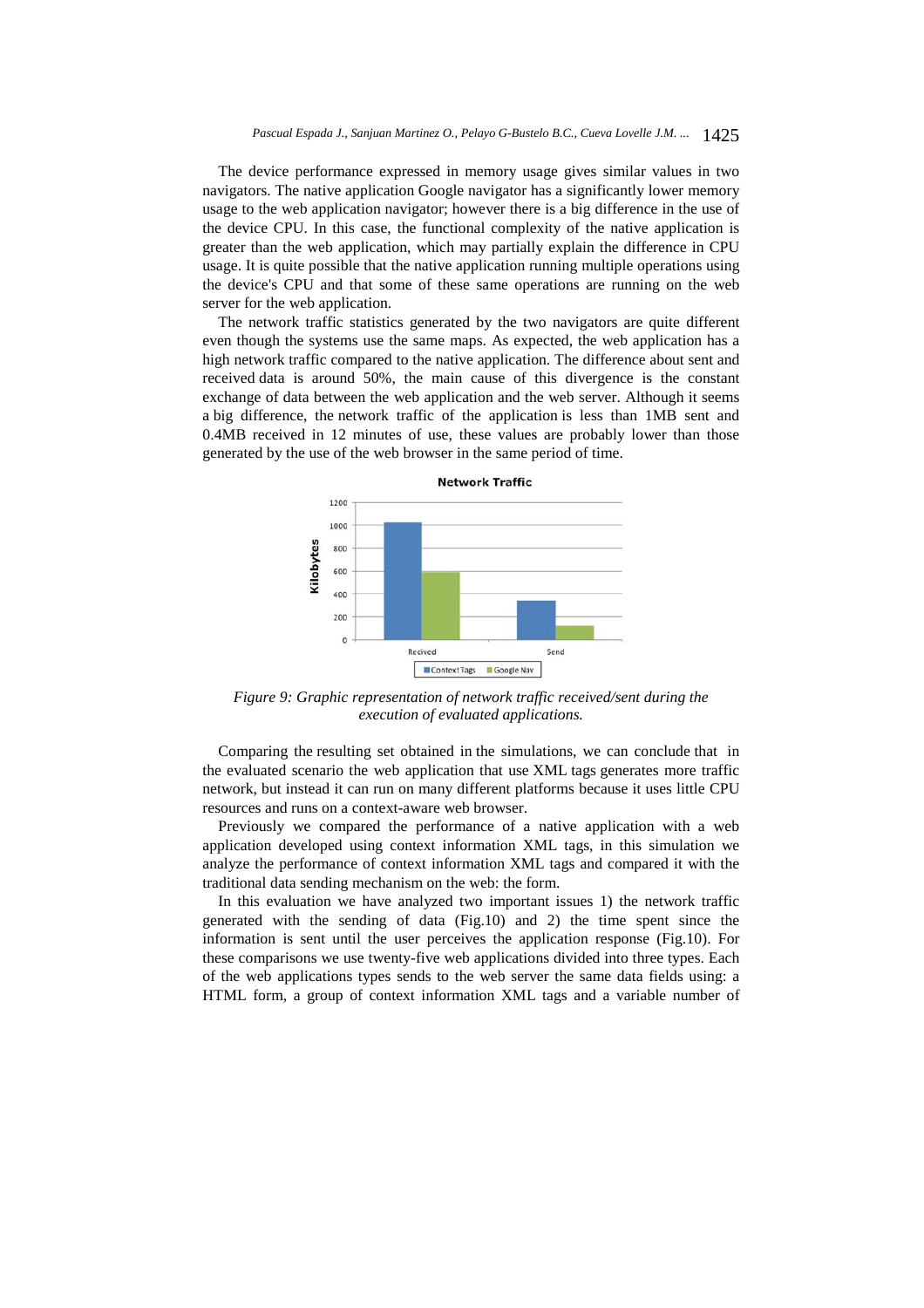individual (no group) context information XML tags. The number of sent data fields is increasing progressively from 1 to 5. For example when  $n=3$ , the first application contains a HTML consisting on 3 input fields, the second application it's a HTML that contains 3 context information XML tags (<audiocapture speech='true' group='info'/ $>$ ) from the same group and the last application it's a HTML that contains 3 individual context information XML tags ( <audiocapture speech='true'  $/$ ).



*Figure 10: (1) The graph shows the volume of data transferred when the user sends data using three different approaches for sending data from the web browser to the server. (2) The graph shows the waiting times since the data is sent until the user perceives the response using three different approaches for sending data from the web browser to the server* 

Comparing the results obtained in the simulations we can conclude that in some scenarios the use of context information XML tags generates less network traffic and is a faster form the user perspective than traditional HTML forms. It appears from the analysis that the proposal is more efficient in scenarios that use one or two groups of context information XML tags for each HTML form. It should be noted that in some cases a context information XML tag could replace many form input fields as for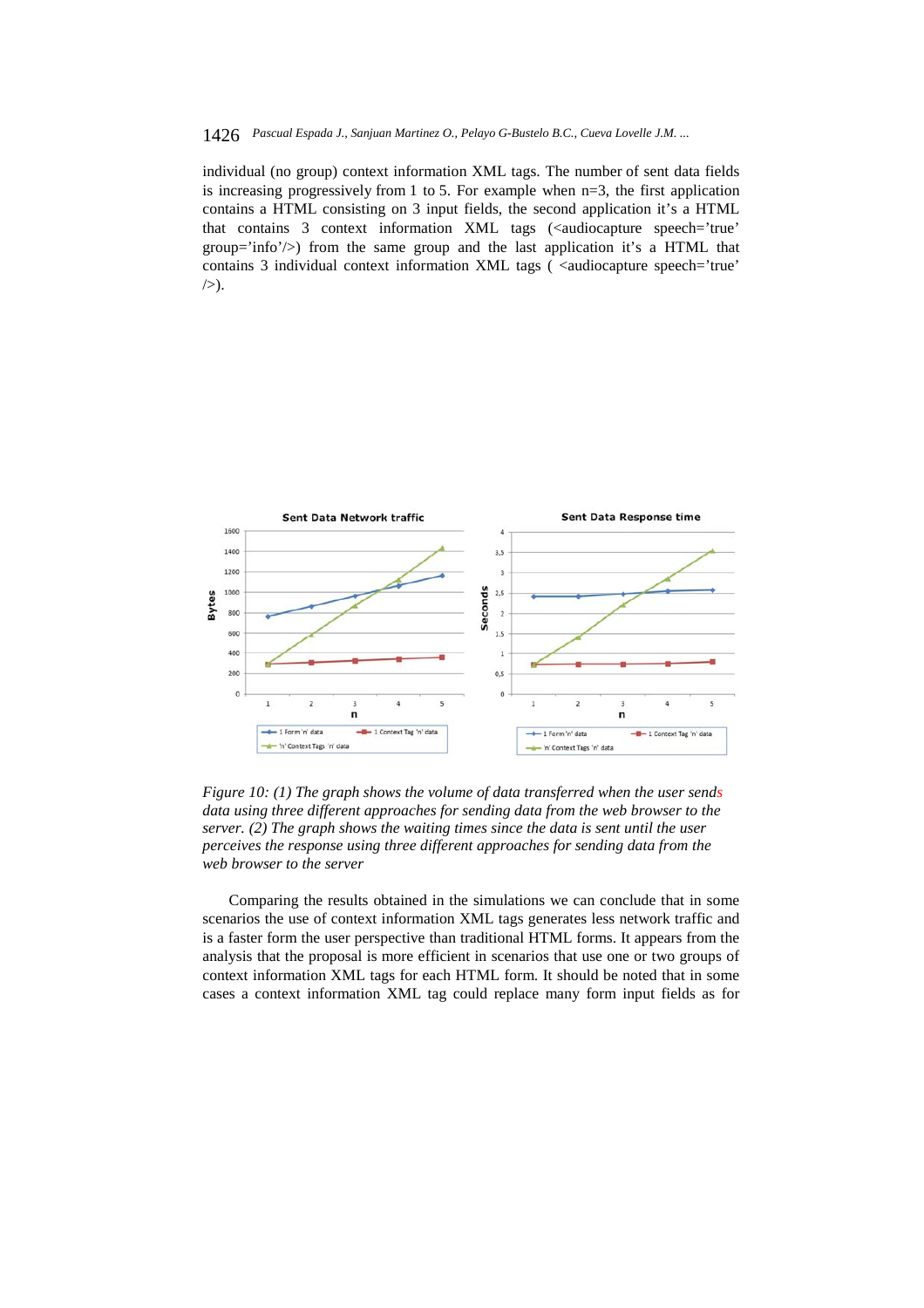example some web applications can use the GPS coordinates of the current location <location/> to infer the country, state and street.

The use of context information in web applications can improve the user experience in many scenarios. In general, mobile devices have several limitations in their interfaces: digital keyboard, small screens, the necessity to scroll to center the view on the page elements, etc. All the information that can be sent to the web application simply and without forcing the user to interact with the device interface is a step towards improving the user experience. The functionality of the application developed in section 6 could also have been implemented without the use of this proposal, but context information XML tags significantly reduce the number of user interactions with the device's interface. Therefore the application can be handled more quickly, decreasing the chances of the user causing errors and increasing the usability.

The following evaluation has analyzed the behavior of nineteen regular smartphone users. Users first used a traditional web application and secondly they used a web application that included two context information XML tags. The two web applications had exactly the same functionality (Fig.11). The use of context information XML tags allowed the second web application to capture the context information and prevent the user from having to introduce part of the required information manually.



*Figure 11: The graph shows the average time-consuming by users to complete the same assignment in a traditional web application and a web application that uses context-information XML tags.* 

In this scenario the context information has been used to re-implement the functionality of an existing web application. This web application allowed users to search for a product in nearby supermarkets, so this application was very appropriate to use context information. The result of this evaluation shows that in some cases the proposal may significantly improve user interaction times even up to 50% .This proposal may contribute to significantly improve the user experience in some web applications.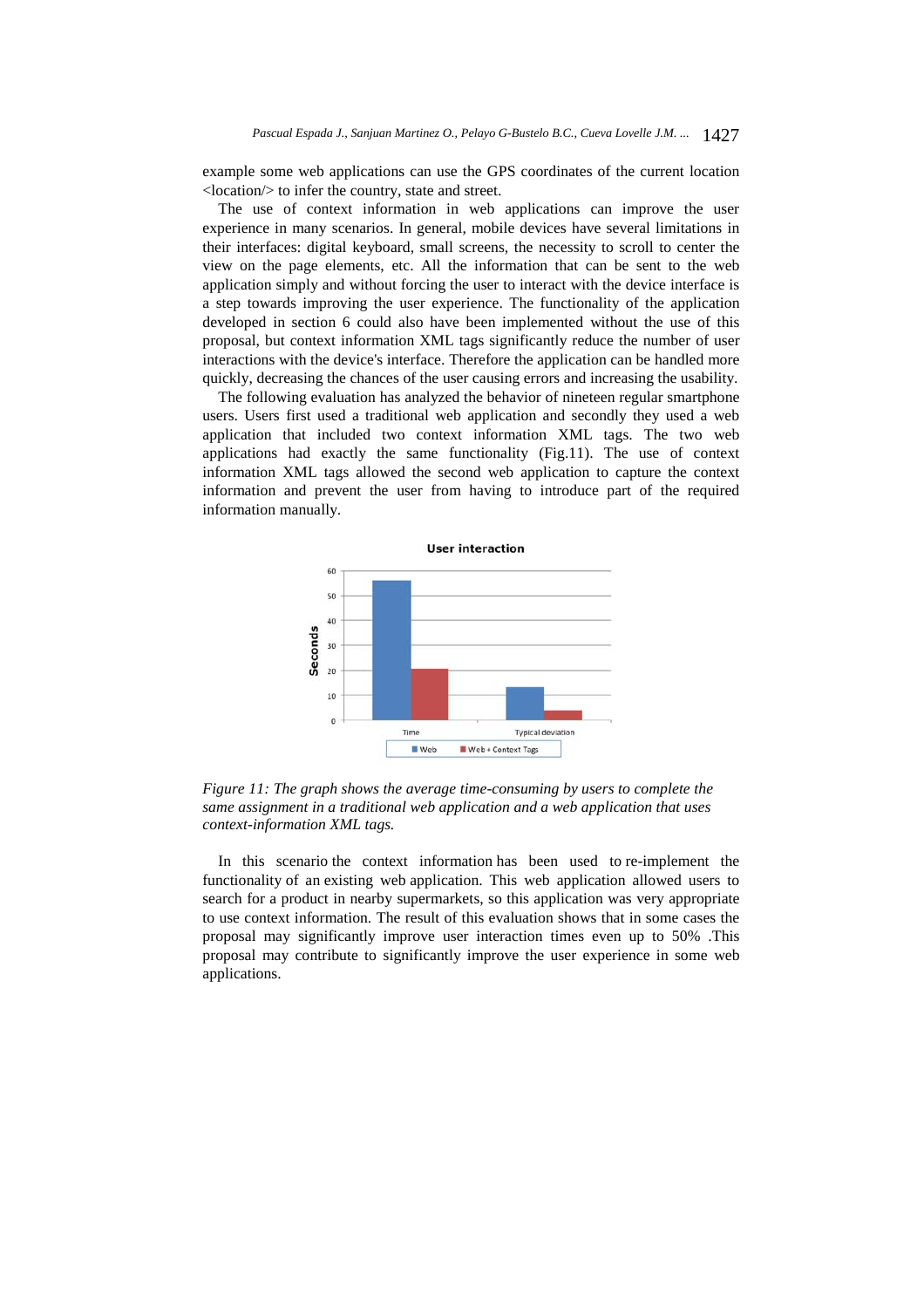# **7 Conclusions**

This proposal includes a normalized and extensible mechanism for web applications that can use most of the context information that mobile devices are capable of capturing. The use of this context information allows the implementation of features that were not possible before. Besides some types of context information can be useful to improve the functionality and user experience of some of the current web applications.

The proposed system has several interesting features:

From the point of view of developers, it is a simple and lightweight mechanism based on general purpose technologies (XML/HTML, and HTTP). The mechanism to request context information is easy to integrate into new web developments and into already developed web applications, without altering the application structure or conditioning their development using specific technologies, libraries, plugins or other components. The use of context information XML tags can be combined with traditional controls such as HTML forms, allowing the user to choose between using context-aware controls or traditional controls, a traditional web browser simply ignores the context information XML. The proposal also offers flexibility for web applications to collect context information; it only requires an element that is able to process POST requests. Context information XML tags simplify the part of the web application implementation that requests the context information, it only requires the use of a XML tag, while in most native applications (Android, iOS, Windows mobile, etc) is not so simple. This proposal has some aspects that could be improved. The development of web applications can be complicated if they use many types of context information, as it would be necessary to implement a web service for collecting each of the context information types.

This proposal introduces an uncommon approach in the context-aware web browsers and context-aware web applications: the system gives the user control over their context information. The requests and sending of context information are conceptually similar to any other information on the web; text in an input form, upload a file, select an option in a checkbox, etc. When a web application requests context information the user must decide whether to accept the request or not.

The proposal is not as efficient as native applications, due to the increased use of device resources and the generation of more network traffic, but the proposal brings other advantages over native applications. Web applications have not been developed for a specific mobile platform, which greatly simplifies the development process of context-aware applications that can run on different mobile platforms.

The system includes mechanisms to obtain performance and user experience that are very similar to traditional web applications that do not use context information, but could be even more effective in many scenarios from the point of view of data traffic and response times.

# **8 Future work**

Some areas of future investigation: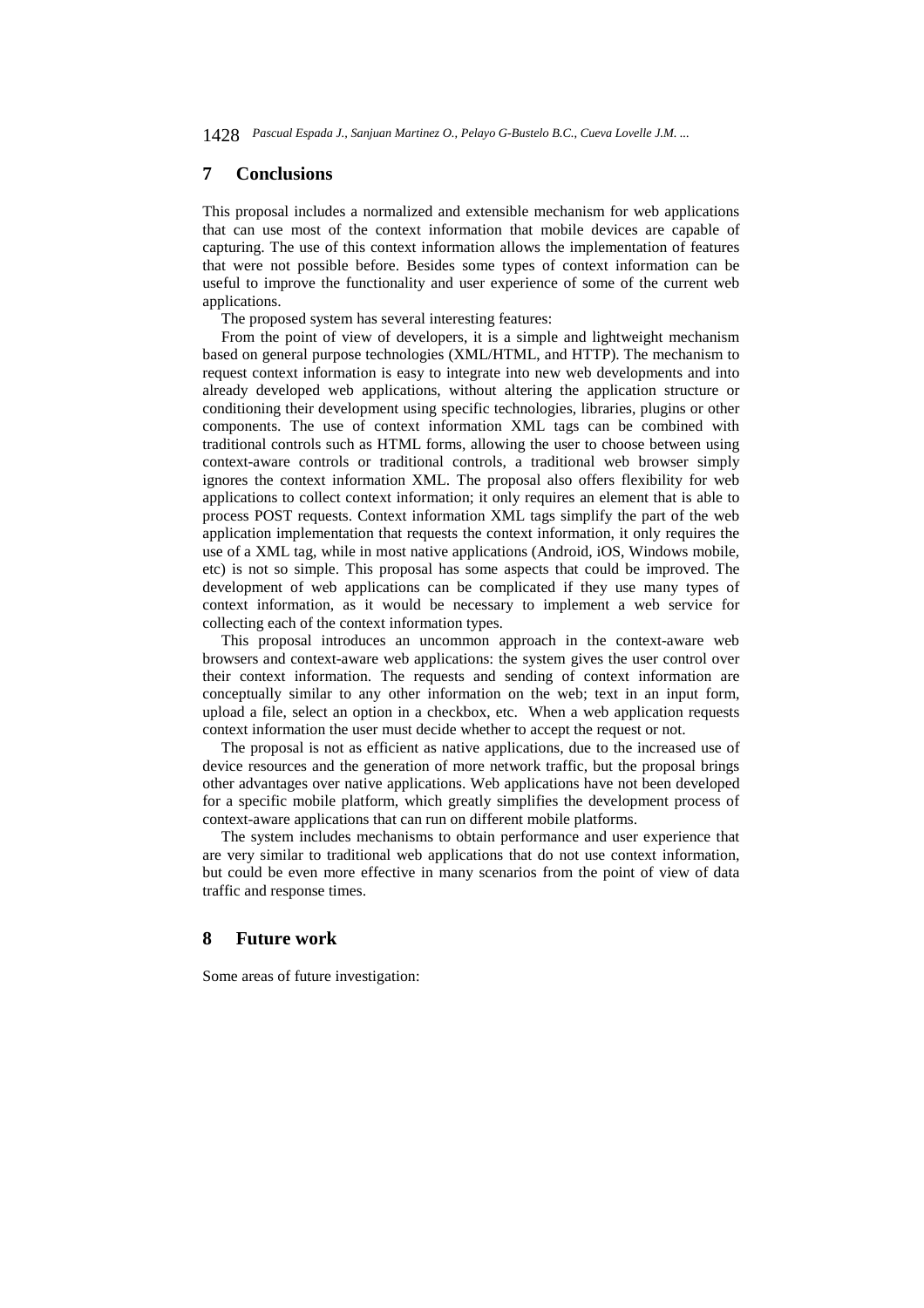- Conduct a study on political and commercial interest to focus innovation in native applications and how this affects distributed applications.
- Design tools or processes that offer support for the development of received context information systems, such as automatic deployment of web services that store the received context information in the session, cookies or databases.
- Development tools for the automatic creation of web services responsible for receiving context information.
- Additional proposal evaluations focusing on the impact on technological and commercial sectors
- Expanding the context information types that the tasks are able to capture, including support for external hardware components and other accessories can be connected to the devices, such as: external RFID readers, fingerprint readers, etc.
- Consider including new context information XML tags and context information scheduler tasks that use other types of context information.
- Improving the architecture of the context-aware web browser for a better performance and optimize the data traffic.

## **References**

[Barnes, 08] Barnes, M.: HTTP Enabled Location Delivery (HELD), 2008, http://tools.ietf.org/html/draft-ietf-geopriv-http-location-delivery-08/ 2008.

[Biegel, 04] Biegel, G., Cahill, V.: A framework for developing mobile, context-aware applications. Paper presented at the Pervasive Computing and Communications, 2004. PerCom 2004. Proceedings of the Second IEEE Annual Conference on, 2004, 14-17 March 2004.

[Boehm, 08] Boehm, S., Koolwaaij, J., Luther, M., Souville, B., Wagner, M., Wibbels, M.: Introducing IYOUIT. In A. Sheth, S. Staab, M. Dean, M. Paolucci, D. Maynard, T. Finin & K. Thirunarayan (Eds.), The Semantic Web - ISWC 2008 Vol. 5318, pp 804-817: Springer Berlin / Heidelberg, 2008.

[Challiol, 07] Challiol, C., Fortier, A., Gordillo, S., Rossi, G.: A Flexible Architecture for Context-Aware Physical Hypermedia. Paper presented at the Database and Expert Systems Applications, 2007. DEXA '07. 18th International Workshop on, 2007, 3-7 Sept. 2007.

[Chua, 11] Chua, A. Y. K., Balkunje, R. S., & Dion Hoe-Lian, G.: The Influence of User-Context on Mobile Information Needs. Paper presented at the Advanced Information Networking and Applications (WAINA), 2011 IEEE Workshops of International Conference on, 22-25 March 2011.

[Coppola, 10] Coppola, P., Della Mea, V., Di Gaspero, L., Menegon, D., Mischis, D., Mizzaro, S., Vassena, L.: The Context-Aware Browser. Intelligent Systems, IEEE, 25(1), pp 38-47, 2010.

[De, 09] De, S., Moessner, K.: A framework for mobile, context-aware applications. Paper presented at the Telecommunications, 2009. ICT '09. International Conference on. 25-27 May 2009.

[Dey, 01] Dey, A. K., Abowd, G. D., Salber, D.: A conceptual framework and a toolkit for supporting the rapid prototyping of context-aware applications. Hum.-Comput. Interact., 16(2), pp 97-166, 2001.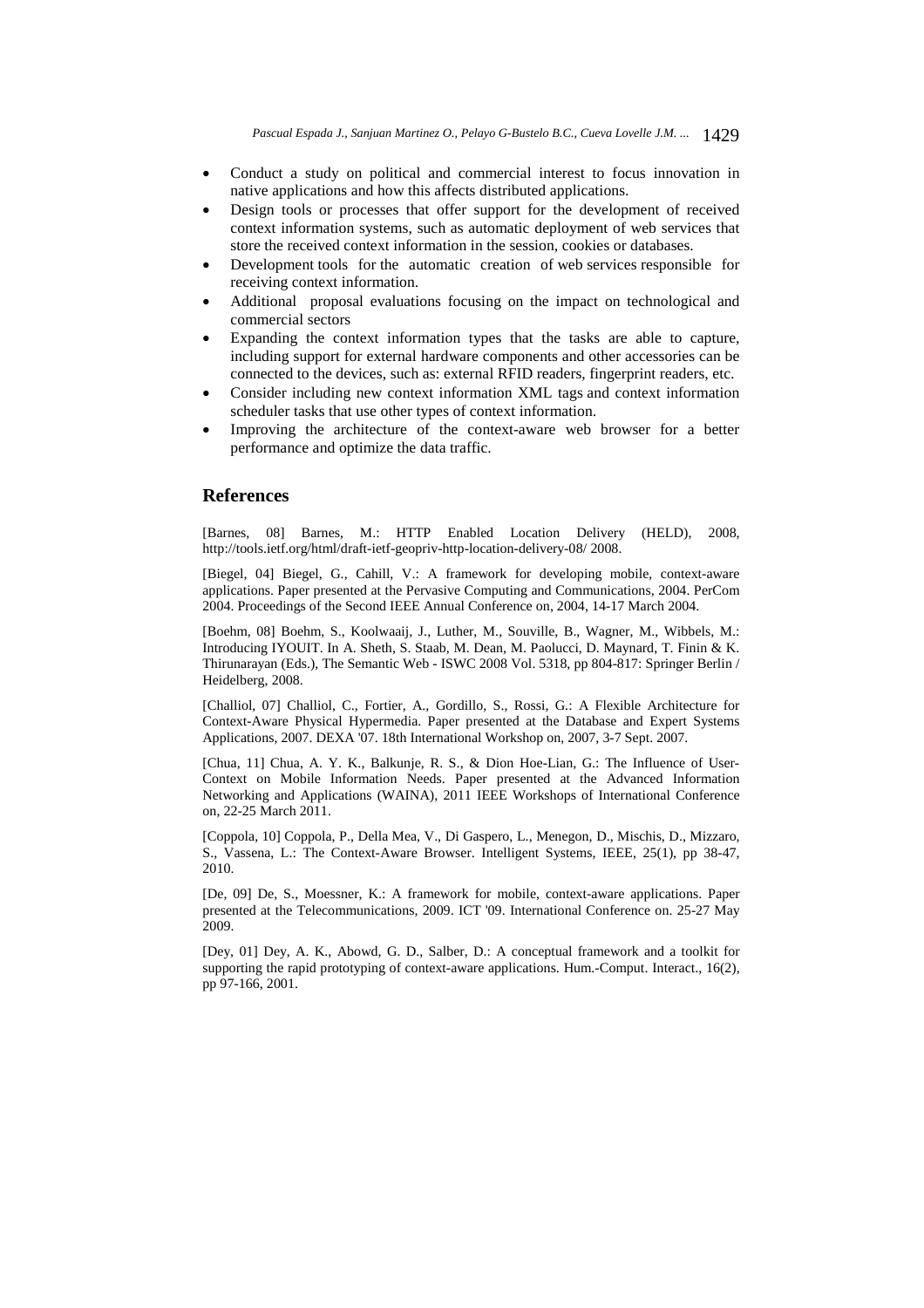[Ennai, 08] Ennai, A., Bose, S.:MobileSOA: A Service Oriented Web 2.0 Framework for Context-Aware, Lightweight and Flexible Mobile Applications. Paper presented at the Enterprise Distributed Object Computing Conference Workshops, 2008 12<sup>th</sup>, 16 Sept. 2008

[Fielding, 00] Fielding, R.: Architectural Styles and the Design of Network-based Software Architectures. Dissertation for Doctor of Philosophy, University of California Irvine, http://www.ics.uci.edu/~fielding/pubs/dissertation/top.htm/, 2000.

[Gossweiler, 11] Gossweiler, R., McDonough, C., Lin, J., Want, R.: Argos: Building a Web-Centric Application Platform on Top of Android. Pervasive Computing, IEEE, 10(4), pp 10-14, 2011.

[Goze, 08] Goze, T., Bayrak, O., Barut, M., Sunay, M. O.: Secure User-Plane Location (SUPL) Architecture For Assisted GPS (A-GPS). Paper presented at the Advanced Satellite Mobile Systems, 2008. ASMS 2008. 4<sup>th</sup>, 26-28 Aug. 2008.

[Hernandez, 09] Hernandez, E. A.: War of the Mobile Browsers. Pervasive Computing, IEEE, 8(1), pp 82-85, 2009.

[Hickson, 11] HTML 5 W3C working draft, 2011, http://www.w3.org/TR/html5

[ITU, 11] The world in 2011 ITC Facts and figures, 2011, http://www.itu.int/ITU-D/ict/facts/2011/material/ICTFactsFigures2011.pdf/

[Johnson, 07] Johnson, S.: A framework for mobile context-aware applications. BT Technology Journal, 25(2), pp 106-111, 2007.

[Kapitsaki, 08] Kapitsaki, G. M., Kateros, D. A., Venieris, I. S.: Architecture for provision of context-aware web applications based on web services. Paper presented at the Personal, Indoor and Mobile Radio Communications, 2008. PIMRC 2008. IEEE 19th International Symposium on, pp 15-18 Sept. 2008.

[Kim, 09] Kim, N., Lee, H. S., Oh, K. J., Choi, J. Y.: Context-aware mobile service for routing the fastest subway path. Expert Systems with Applications, 36(2, Part 2), pp 3319-3326, 2009.

[Lahti, 06] Lahti, J., Palola, M., Korva, J., Westermann, U., Pentikousis, K., Pietarila, P.: A mobile phone-based context-aware video management application. Paper presented at the Multimedia on Mobile Devices II. Edited by Creutzburg, Reiner; Takala, Jarmo H.; Chen, Chang Wen. Proceedings of the SPIE, Volume 6074, pp. 204-215, 2006.

[Lamsfus, 10] Lamsfus, C., Alzua-Sorzabal, A., Martin, D., Lopez de Ipiña, D.: Digital broadcasting for context-aware services in tourism. Paper presented at the Telecommunications Conference (HISTELCON), 2010 Second IEEE Region 8 Conference on the History of, pp 3-5 Nov. 2010.

[Miluzzo, 08] Miluzzo, E., Lane, N. D., Kristóf, F., Peterson, R., Campbell, A. T: Sensing meets mobile social networks: the design, implementation and evaluation of the CenceMe application. Paper presented at the Proceedings of the 6th ACM conference on Embedded network sensor systems, Raleigh, NC, USA, 2008.

[Mobile, 02] Mobile Location protocol Specification, 2002, http://www.openmobilealliance.org/tech/affiliates/lif/lifindex.html/

[Noltes, 08] Noltes, J.: An Architecture For Context-aware Mobile Web Browsing , 9TH TSCONIT, university of twente, 2008.

[PhoneGap, 11] PhoneGap, 2001, http://phonegap.com/.